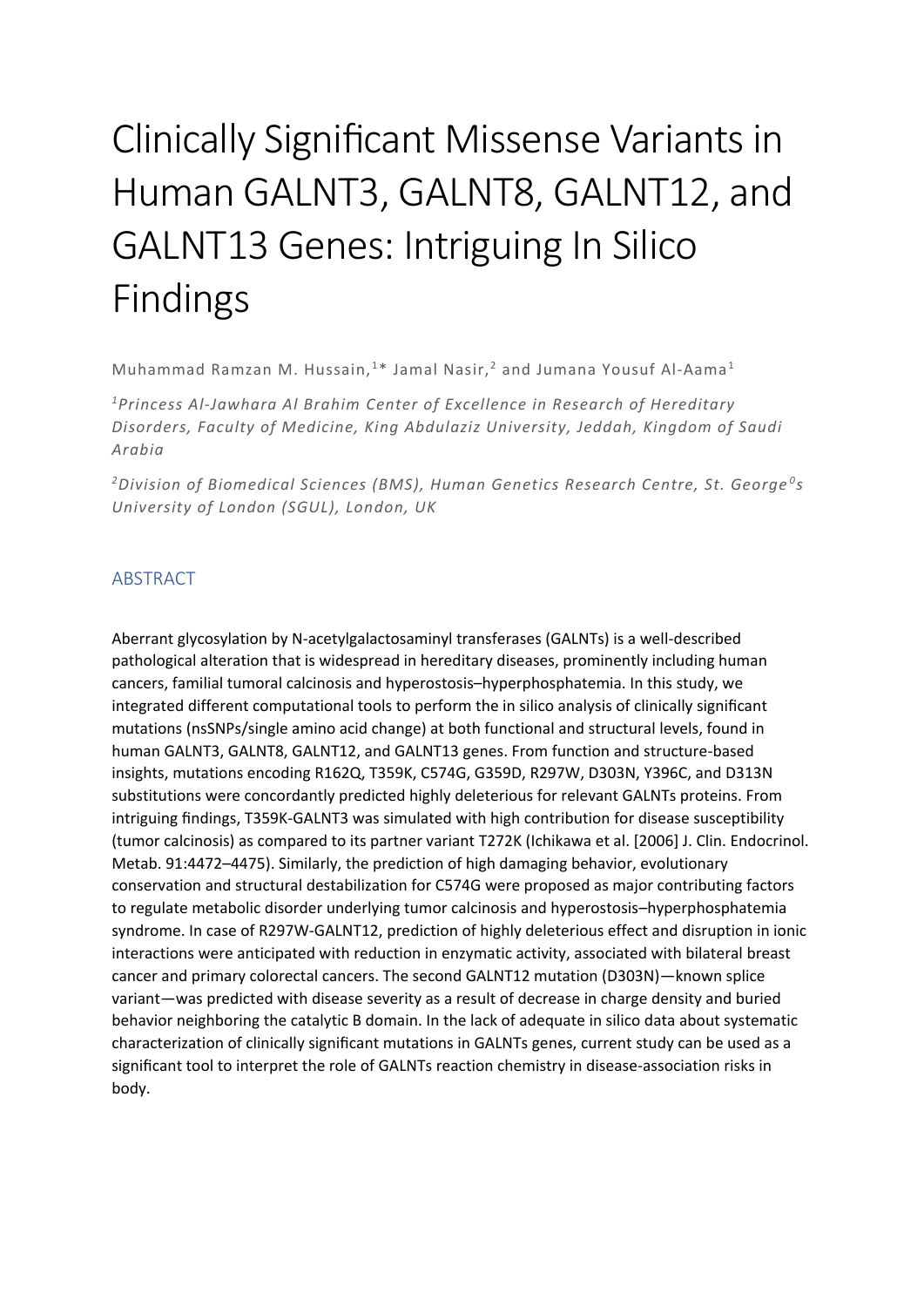#### INTRODUCTION

Aberrant glycosylation by various glycosyltransferases is a well‐described glycan alteration widespread in hereditary diseases, prominently including human cancers and familial tumoral calcinosis [Wood et al., 2007; Guda et al., 2009; Ichikawa et al., 2010]. The molecular phenomena underlying such altered glycosylation patterns have been credited to modify the processes like cell growth, differentiation, transformation, adhesion, and metastasis [Guo et al., 2002; Argueso et al., 2003; Zhang et al., 2003; Potapenko et al., 2010; Ichikawa et al., 2010; Hussain, 2012; Raman et al., 2012; Hussain et al., 2013].

Mucin‐type O‐glycosylation is a well‐documented hallmark of protein glycosylation initiated by the large family of Golgi-associated GALNTs (UDP-GalNAc:polypeptide N-acetylgalactosaminyltransferases) enzymes, which regulate the specific-transfer of GalNAc residue from UDP-GalNAc to hydroxyl group of Ser/Thr in polypeptide acceptors [Fritz et al., 2004; Yoshimura et al., 2010]. To date, different members of this family have been recognized with discrete‐conserved regions in transmembrane, stem, and lumenal domains. The Golgi-lumenal region is further described as catalytic (GT1 and GalNAc‐T) and ricin B‐type lectin domains, making strong contributions in enzyme activities [Hagen et al., 1999; Tenno et al., 2002; Fritz et al., 2004]. Mutational variants in catalytic and ricin B-type lectin domains have been described with the loss of enzyme functions, regulated by the changes in charge density and kinetics of amino acid residues [White et al., 2000]. Aberrant glycosylation as a result of these mutations in GALNTs genes are found responsible for different types of inherited diseases including ovarian, breast and colorectal cancers the most spreading cancer types world‐wide [Wood et al., 2007; Guda et al., 2009; Phelan et al., 2010]. For example, the single nucleotide polymorphism (OMIM# 602273/rs17647532) in GALNT1 gene has been genotyped in 6965 cases, and reported in Ovarian Cancer Association Consortium [Phelan et al., 2010]. Hyperphosphatemic familial tumor calcinosis (HFTC; OMIM# 211900)—an autosomal recessive metabolic disorder—has been characterized by nonsense and missense mutations in GALNT3 gene [Chefetz et al., 2005; Ichikawa et al., 2005]. A recent clinical investigation for breast cancer has revealed the loss in enzymatic activity of GALNT5 as a result of missense mutation identified in GALNT5 gene [Guda et al., 2009]. Similar to GALNT3 and GALNT5, different missense and nonsense mutations (encoding stem and Golgi‐lumenal domains) have also been reported in GALNT8 gene (OMIM# 606250), and nucleotide variants in GALNT8 gene are found to be associated to the response to IFN therapy against chronic hepatitis C patients [White et al., 2000; Nakano et al., 2013]. Moreover, deleterious mutations in GALNT12 gene (OMIM# 610290) have been identified in germline of 6 out of 272 unrelated patients with colon cancer [Guda et al., 2009].

Occurrence of GALNTs in large number of body tissues [Potapenko et al., 2010] and their substrate specificity for wide range of protein targets reflect high level diseases-risks that could be mediated by this class of enzymes as a result of aberrant glycosylation [Chefetz et al., 2005; Guda et al., 2009; Phelan et al., 2010; Potapenko et al., 2010]. Hence, to understand the molecular phenomena underlying such altered glycosylation patterns that have been credited to changes in cell growth, differentiation, transformation, adhesion, and metastasis, is an important task to carry out.

To gain function and structure-based insights about the clinically significant variants, found in GALNTs genes, we performed a comprehensive in silico study by involving SIFT, PolyPhen‐2, PANTHER, I-Mutant, and various other tools. Captivatingly, we extended our study in the form of protein–protein and protein–ligand docking to visualize the surface cavities for lock and key fitting of GalNAc residue in native and mutant models of GALNT3, GANT12, and GALNT13.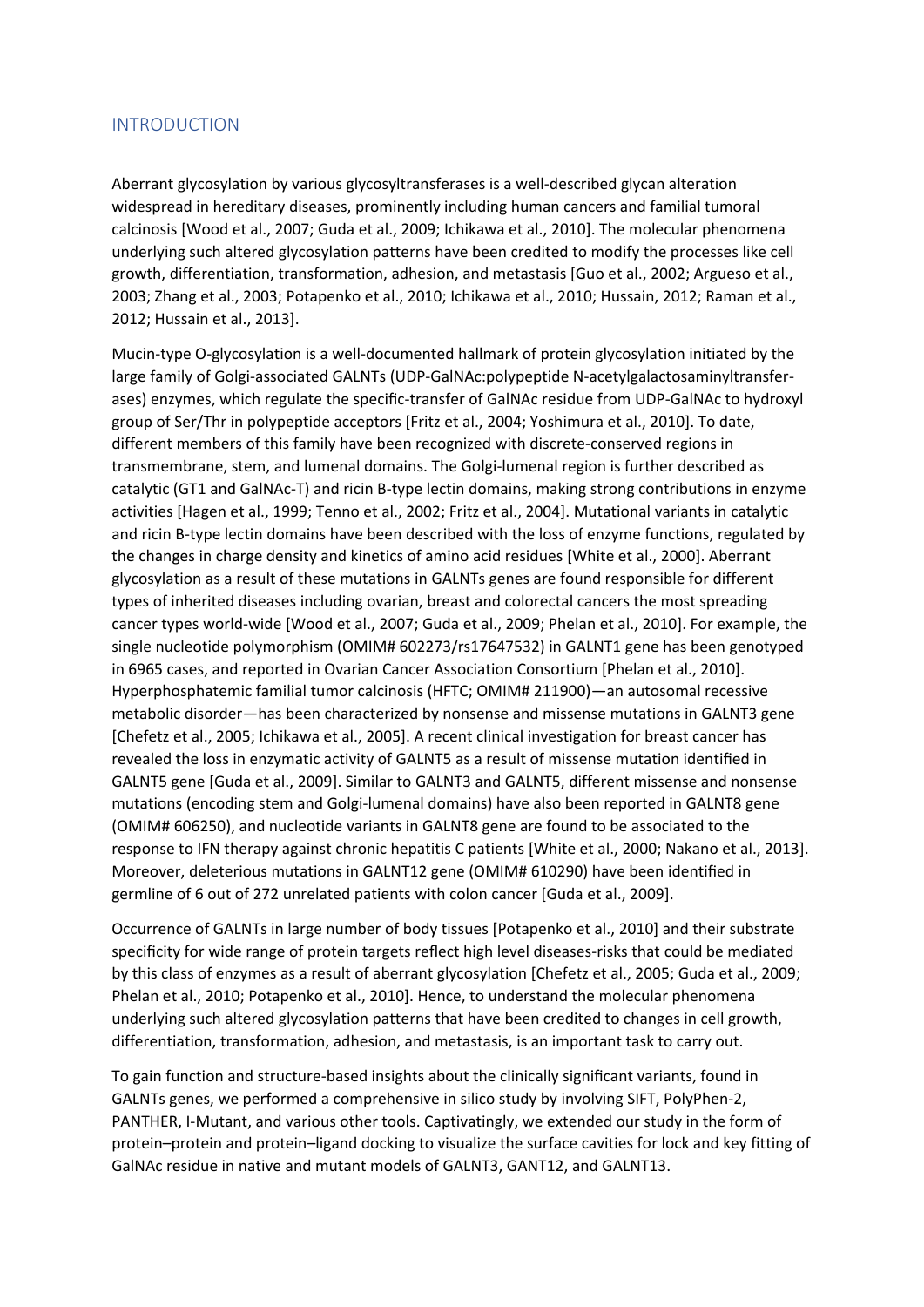## **METHODOLOGY**

#### Data Mining and Analysis

To collect the clinically significant (disease‐related) missense variants, Online Mendelian Inheritance in Man (OMIM; http://www.ncbi.nlm.nih.gov/omim) Ensemble, NCBI‐dbSNP and literature data were considered as potential web sources. Detail of the SNPs (rs IDs, allele change and origin, and amino acid variation) and their concerned protein regions were retrieved from Human Genome Variation database (HGVbase; http://hgvbase.cgb.ki.se), NCBI‐dbSNP (http://www.ncbi.nlm.nih.gov/projects/SNP/), and UniProt (http://www.UniProt.org/). For functional analysis, SIFT, PolyPhen, PANTHER, and I‐Mutant tools were combined to perform the in silico characterization of clinically significant point mutations. Clustal Omega, ConSurf, and NetSurfP were used to study the conservation and solvent accessibility behavior. STRING and Kegg were employed to study protein interaction network. Project Hope, I-TASSER, Patchdock, FireDock, Autodock Vina, Chimera, Swiss‐Pdb viewer were used to predict the structural impacts of mutant analogues on native proteins and their ligand complexes (Fig. 1).

**Analysis of functional consequences of missense variants by SIFT.** Based on degree of conservation and sequence homology, Sorting intolerant from tolerant (SIFT) simulates whether an amino acid substitution affects protein function. Our input carried the Ensembl ENSP IDs with amino acid change to get SIFT predictions for non‐synonymous amino acid substitutions of GALNTs genes. SIFT algorithm generates score‐based binary classification (tolerant and deleterious) for amino acid substitutions. The SIFT value ≤0.05 indicates the deleterious effect of non‐synonymous variants on protein function [Ng and Henikoff, 2003, 2006].

**Estimation for functional impacts of non‐synonymous amino acid substitutions by Polyphen‐2.** On the basis of Naïve Bayes machine‐learning, Polymorphism Phenotyping‐2 or PolyPhen‐2 (http://genetics.bwh.harvard.edu/pph2/) predicts the consequence of an amino acid change on protein function by calculating false positive rate (FPR) and true positive rate (TPR) thresholds. Input options for PolyPhen2 constitute the FASTA sequence or UniProt accession number and detail of amino acids substitution [Alanazi et al., 2011; Hussain et al., 2012; Adzhubei et al., 2013].

**Classification of deleterious variants by PANTHER.** PANTHER or Protein ANalysis THrough Evolutionary Relationships (http://www.pantherdb.org/) is a unique database tool to characterize genes by using their functions. Amino acid substitution and protein sequence are the possible inputs to run the cSNP tools of PANTHER. PANTHER subPSEC score ≤3 classifies the amino acid substitution as deleterious or intolerant, whereas the score 2:-3 is predicted to be less deleterious (0 score indicates neutral impact) [Thomas et al., 2003; Mi et al., 2005].

Simulation for neural-network-based stability analysis of disease-causing mutations by I-Mutant. I-Mutant (http://folding.uib.es/i‐mutant/i‐mutant2.0.html) is a widely used support vector machine based (SVM) tool which calculates alteration in stability and free energy of mutated proteins by excising the single‐site mutations. The UniProt‐FASTA sequence and amino acid change were used as inputs to assess the data from I‐Mutant. I‐Mutant output contains free energy change (DDG), stability alteration and reliability index at particular temperature and pH [Bava et al., 2004; Hussain et al., 2012].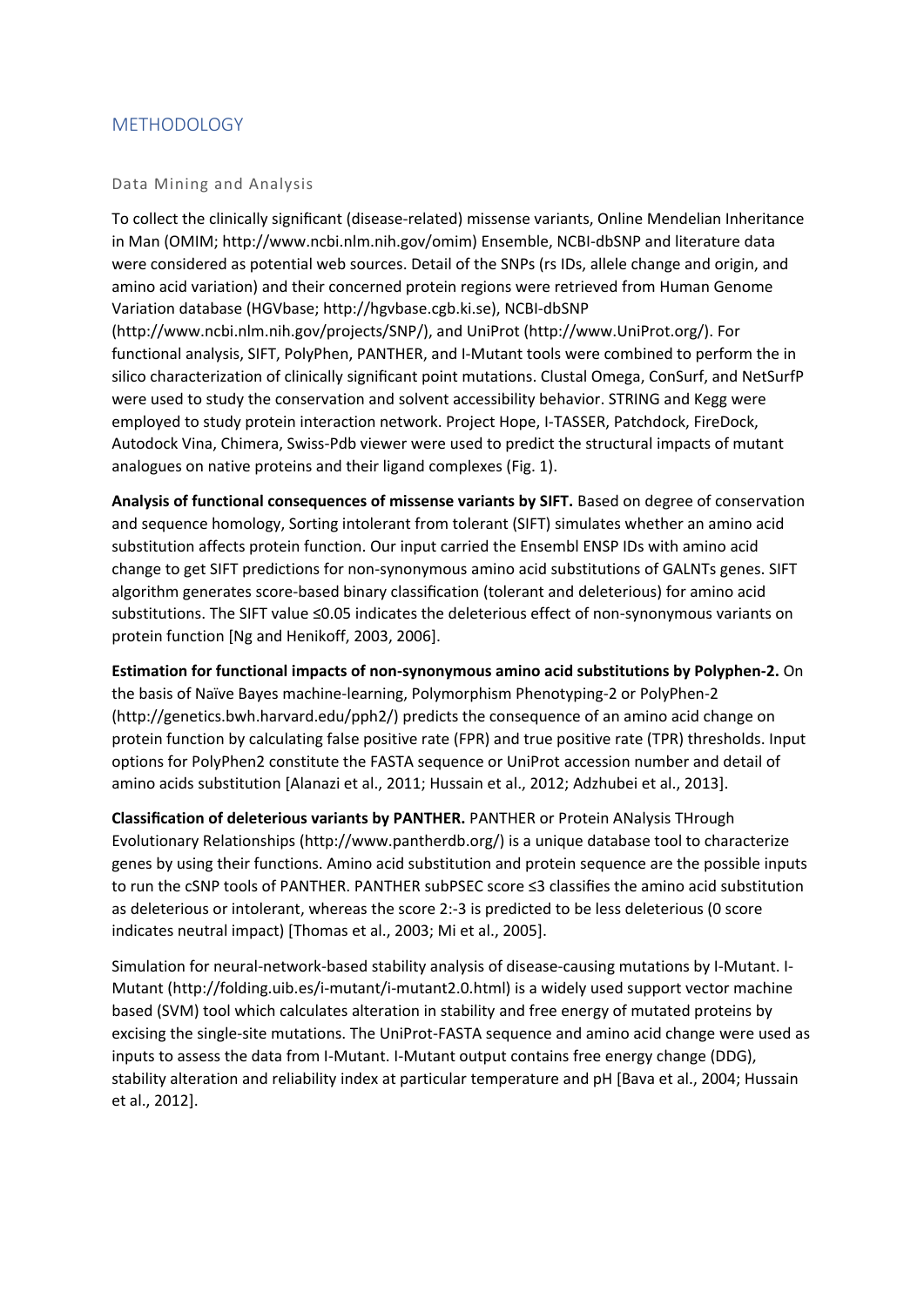Multiple Sequence Alignment and Evolutionary Conservation of Proteins by Clustal Omega

Clustal Omega is a useful tool to produce biologically meaningful multiple sequence alignments and evolutionary relationships for divergent proteins. FASTA sequences of GALNT3, GALNT8, GALNT12, and GALNT13 proteins with UniProtKB/Swiss-Prot format were given as inputs to sequence input window to retrieve Cladograms or Phylograms. The conservation output carries "\*" (asterisk) to indicate positions which have a single, fully conserved residue; ":" (colon) to show conservation between groups of strongly similar properties; and "." (period) to specify conservation between groups of weakly similar properties [Goujon et al., 2010; Sievers et al., 2011].

**Identification of functional regions by ConSurf‐DB.** Based on the phylogenetic relations between homologous sequences, ConSurf-DB tool estimates the evolutionary conservation of amino acids/ nucleotides in protein/DNA/RNA. The database uses input options like UniProt‐FASTA/PDB file/Clustal‐MSA to collect the continuous conservation scores decorated with discrete color grading system, starting from grade 1 (with turquoise color) to the grade 9 (with maroon color). To anticipate the conserved behavior of selected non‐ synonymous variants in particular GALNTs proteins, we applied the ConSurf database and used the FASTA sequence of UniProt as an input [Ashkenazy et al., 2010].

**Solvent accessibility prediction by NetSurfP.** NetSurf is an artificial neural networks (ANNs) tool that assigns reliability scores applied to solvent accessibility predictions as an inherent part of the training process. FASTA sequences of selected GALNTs proteins were given to input window of NetSurfP to predict solvent accessibility of key amino acid substitutions. The NetSurfP output defines two subclasses for solvent accessible residues, the first class includes buried (low accessible), and second class comprises exposed (high accessible) residues [Petersen et al., 2009].

## Structural Simulation for Wild-Type and Mutant Residues by Project Hope

Project Hope (http://www.cmbi.ru.nl/hope/home) collects the structural information from series of sources to give the effect of a certain mutation on the protein structure. After curating the whole protein sequence from UniProt, HOPE server builds the protein models by collecting information from Yasara and WHAT IF Twinset web sources, UniProt database and DAS servers [Venselaar et al., 2010].

#### Interactome (Protein-Protein Interaction)

**Protein interaction network by STRING.** STRING database "http://string‐db.org/" determines the protein (physical and functional) interactions by integrating the information from Genomic Context, High-throughput Experiments, (Conserved) Co-expression, and Previous literature Knowledge (reported in the PubMed and relevant web‐sources). Detail of protein name and species were given to STRING database to obtain the binary and multiple interactions for candidate proteins [Franceschini et al., 2013].

**Mechanistic investigation of GALNTs reactions and KEGG.** To simulate the functional networking of GALNTs enzymes, we used Kyoto Encyclopedia of Genes and Genomes (KEGG) PATHWAY and LIGAND, and curated the data for molecular reaction and interaction networks, including metabolic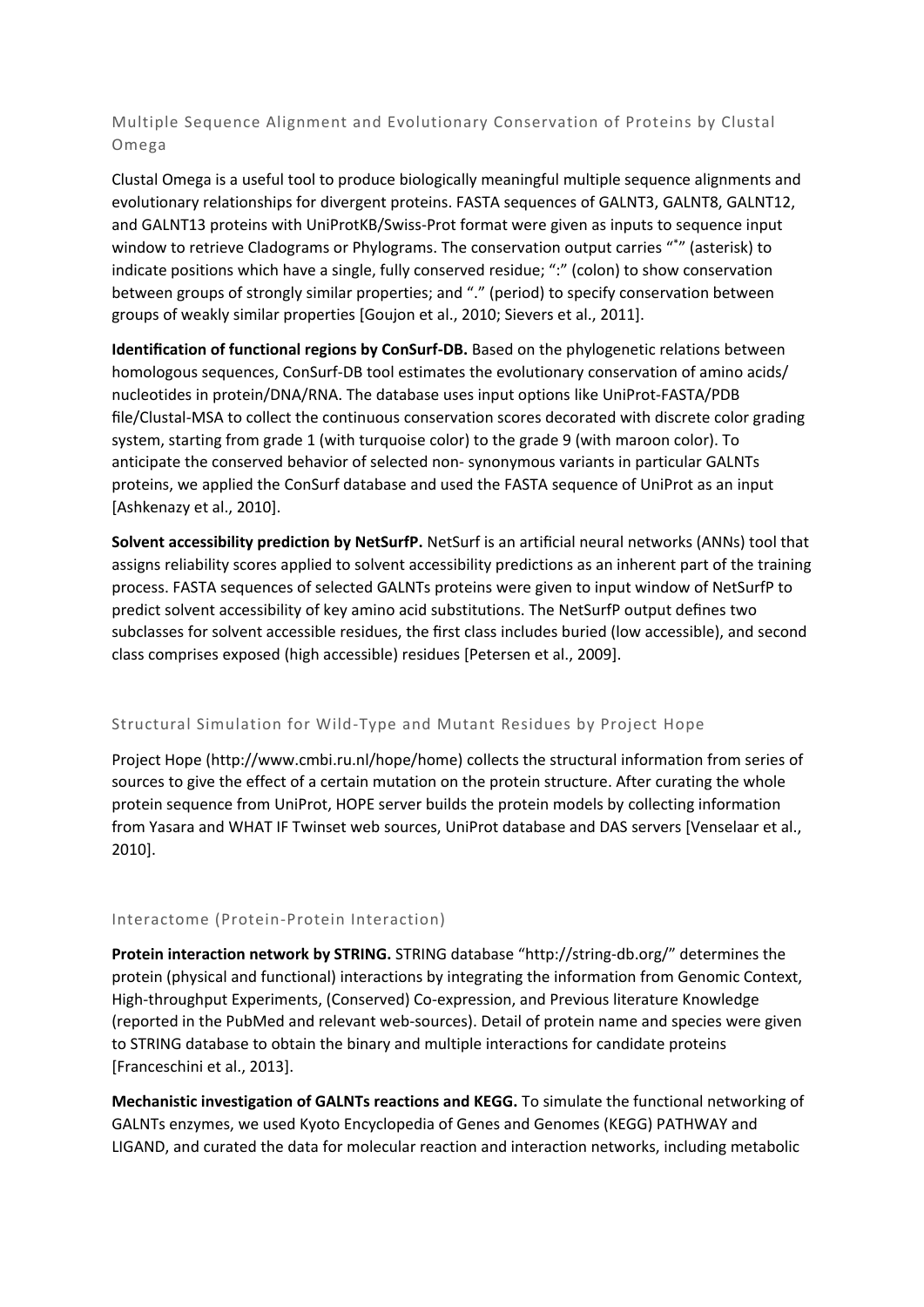pathways, regulatory pathways, and molecular complexes for biological systems [Kanehisa et al., 2006].

# Building of PDBs for GALNTS (Native and Mutant) Strains and In Silico Analysis of Mutant and Wild-Type Residues

UniProt database and I‐TASSER tool were used to map out the quality based 3D models for GALNTs proteins that were further analyzed for solvent accessibility, ligand interactions and force field energy calculations in wild‐type and mutant strains.

**Simulation of full‐length secondary structures by I‐TASSER.** The iterative threading assembly refinement (I‐TASSER) combines various approaches such as threading, ab initio modeling and atomic‐level structure refinement for computerized prediction of protein structure and function. FASTA sequences of relevant GALNTs proteins were given to I-TASSER tool to generate full-length secondary and tertiary structures, and functional annotations. The higher value of C-score depicts the good confidence level of relevant‐ predicted model. In order to approximate the correct topology of generated models, C‐score has correlated with the TM‐score and RMSD [Zhang, 2008; Roy et al., 2010].

**Molecular docking for protein–protein and protein–ligand interactions by PatchDock, FireDock and AutoDock Vina.** PatchDock algorithm entails object recognition and image segmentation techniques to carry out rigid docking having three‐stage filtering process: (a) Molecular Shape Representation, (b) Surface Patch Matching, and (c) Filtering/scoring.

After retrieving the top 1000 complexes, the PatchDock output was redirected to FireDock (as an input) to generate the top 10 refined complexes of associated GALNT‐ligand [Schneidman‐Duhovny et al., 2005; Trott and Olson, 2010]. Moreover, AutoDock Vina [Trott and Olson, 2010], a new program with improved accuracy of docking and new scoring function was used to predict the unbound receptor– ligand structures for selected GALNTs.

**Structural visualization for native and mutant analogues by Swiss‐Pdb Viewer and Chimera.** Swiss‐ Pdb Viewer (4.0.4) is a unique computational application that offers a user-friendly interface to investigate several proteins at the same time. In Swiss-Pdb Viewer, proteins can be superimposed and mutated in order to annotate structural alignments, and locate their active sites or any other relevant parts [Guex et al., 2009].

UCSF Chimera (http://www.cgl.ucsf.edu/chimera) is a quality‐oriented program for interactive analysis of macromolecular features, including density plots, supramolecular structures, sequence alignments, docking outcomes, trajectories and conformational ensembles [Pettersen et al., 2004]. After generating the PDB files for protein–ligand complexes, UCSF chimera program was employed to see the including density plots and conformational ensembles.

# RESULTS

Twelve clinically significant missense variants in four *GALNTs* genes (*GALNT3*, *GALNT8*, *GALNT12*, and *GALNT13*) were found with their pathogenic relevance in dbSNP‐NCBI, Ensemble and experimentally proved data (Table I). From four candidate genes, *GALNT13* is retrieved with the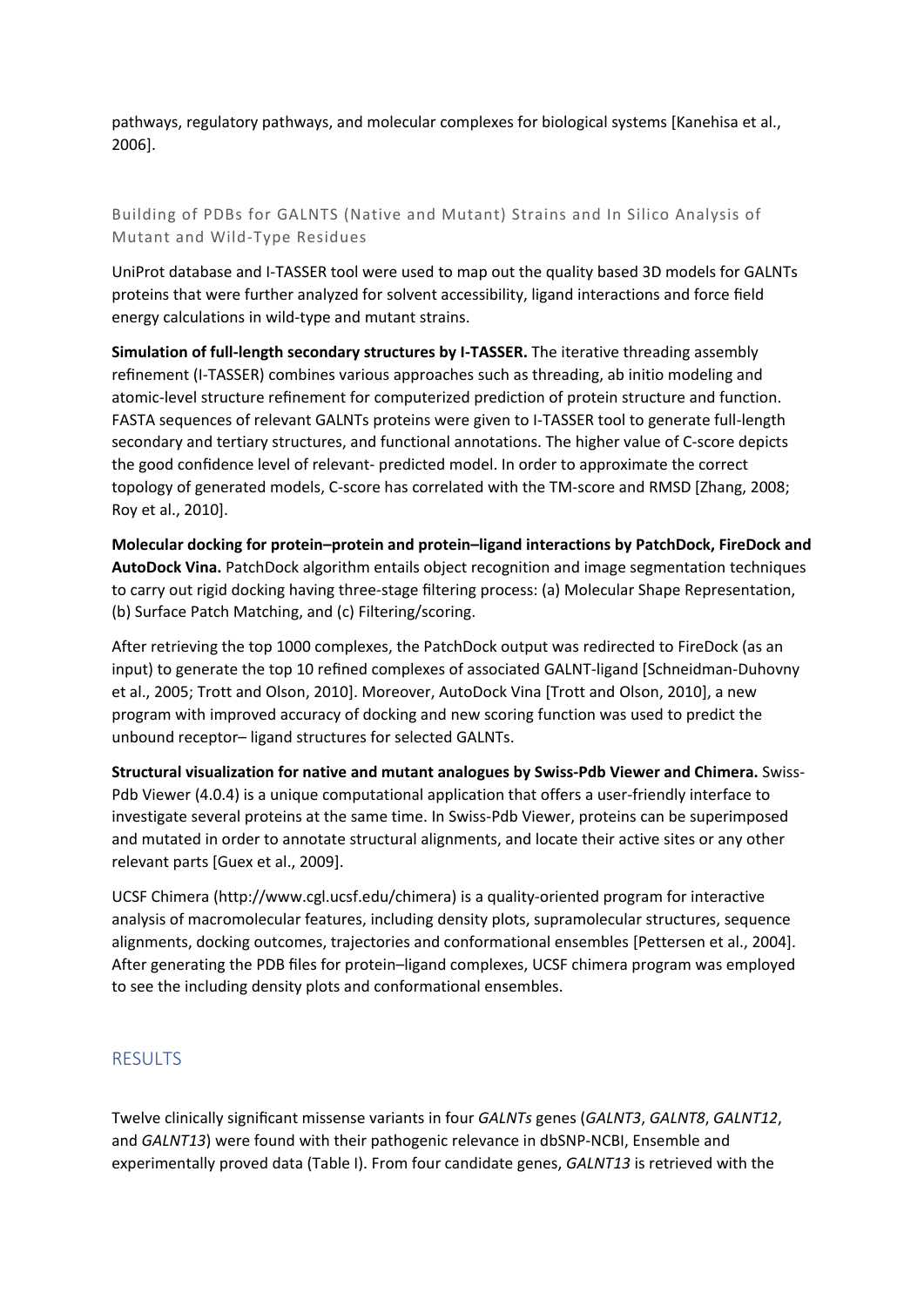highest number (86) of missense SNPs, and *GALNT3* with lowest number of SNPs (40) in dbSNP‐NCBI database (Fig. 1). Among 12 missense variants, only 3 (c.1076G>A, c.937G>A, and c.1427G>A) were curated with their clinical significance in dbSNP. The remaining 09 non‐synonymous variants (c.485G>A, c.815C>A, c.1076C>A, c.1720T>G, c.3G>A, c.889C>T, c.907G>A, c. 1187A>G, and c.1472C>T) in *GALNT3* and *GALNT12* genes were selected for their disease-relevance in documented data (Table I). From total (12) variants, only two experimentally proved disease-variants (c.485G>A and c.1187A>G) did not determine with rs IDs detail in both dbSNP‐NCBI and Ensemble databases (Table I).

## Functional Impacts of Clinically Significant Variants on Protein Function

A non‐synonymous (missense variant) is an important single amino acid change in a coding region that can affect protein function and generate phenotype consequences. Analysis of such amino acid substitutions (AAS) by structure and sequence based methods contributes to identify the damaging nsSNPs involved in human disease. In fact the integration of results obtained from amino acid substitution methods (AASMs) and their concordance analysis can help us to validate the outcomes curated by AASMs. In our study, we applied four in silico sequence and structure based AASMs (SIFT, PolyPhen, PANTHER‐cSNP, and I‐Mutant) to annotate the functional impacts of key non‐synonymous variants, by evaluating the significance of the amino acids they carry.

**Analysis of functional consequences by SIFT.** To assess the effect of AAS on protein function, SIFT entails the key positions in a protein sequence based on sequence homology of amino acids. After submitting 12 missense variants to SIFT, a total of 11 (≈92%) nsSNPs (c.485G>A, c.815C>A, c.1076C>A, c.1720T>G, c.1076G>A, c.3G>A, c.889C>T, c.1187A>G, c.1472C>T, c.937G>A, and c.1427G>A) were predicted as intolerant or damaging with SIFT score ranging from 0.00 to 0.04 (Table II). According to SIFT algorithm these variants could potentially modify the protein function, hence, enabled them biologically significant to further look at.

**Analysis of deleterious variants by PolyPhen‐2.** Based on Naïve Bayes posterior probability calculation, PolyPhen‐2 estimates that a given missense variant is damaging (probably/possibly damaging) or benign with the calculation of false positive and true positive rates (the chance that the mutation is classified as damaging when it is indeed damaging). Unlike SIFT, PolyPhen‐2 (HumDiv/HumVar) score ranges from 0 to 1, and 0 value indicates the tolerated/neutral effect of nucleotide variation on protein function. According to PolyPhen-2, 9 (75%) variants (c.485G>A, c.815C>A, c.1076C>A, c.1720T>G, c.1076G>A, c.889C>T, c.1187A>G, c.907G>A, and c.1472C>T) were categorized as probably damaging; 2 (17%) nsSNPs (c.1427G>A, c.937G>A, and c.1427G>A) were exhibited possibly damaging, and remaining 1 (8%) variants (c.3G>A) were found with benign effect to the protein function (Table II). Totally, 11 (≈92%) variants were predicted damaging by PolyPhen-2. The scoring of SIFT and PolyPhen-2 displays the quantitative calculation of severity‐ effect of AAS on protein function.

**Identification of functional variants by PANTHER‐cSNP.** PANTHER calculates the Substitution Position‐Specific Evolutionary Conservation (subPSEC) scores from alignments to hidden Markov models (HMMs) and identifies the functional impact of SNPs. From PANTHER results only 1 (8%) variant "c.3G>A" was determined with weak prediction. Based on the subPSEC score ranging from - 4.41714 to -8.75743, 11 (92%) SNPs (c.485G>A, c.815C>A, c.1076C>A, c.1720T>G, c.1076G>A, c.889C>T, c.907G>A, c.1187A>G, c.1472C>T, c.937G>A, and c.1427G>A) were predicted with deleterious effect on the protein function (Table II).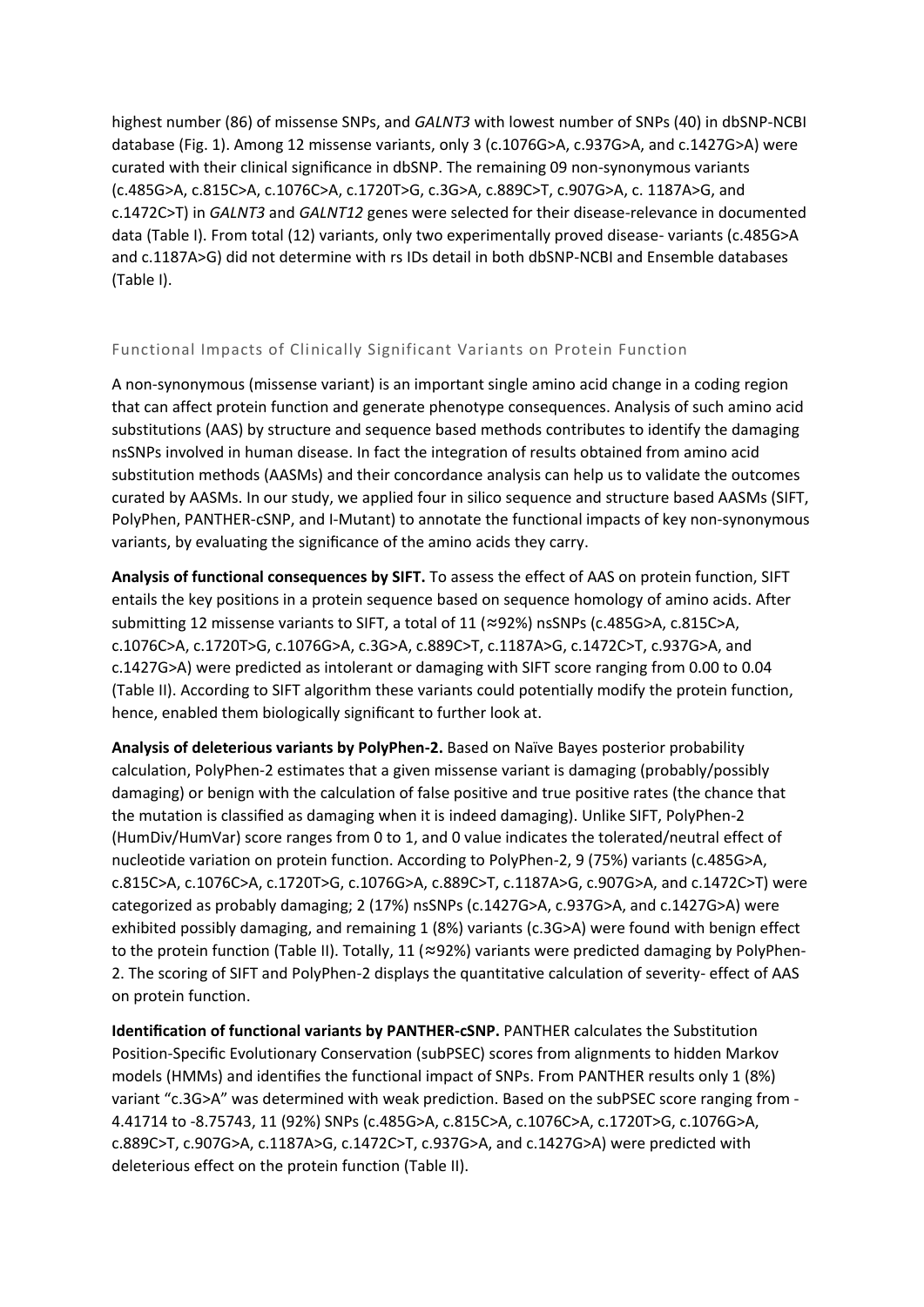**Simulation for neural‐network‐based stability analysis by I‐Mutant.** By using the I‐Mutant SVM‐ based tool, we have added another layer of refinement to assess the functional consequences of key mutations. After analyzing the functional consequences of candidate variants by SIFT, PolyPhen and PANTHER, the amino acid substitutions were further submitted to I‐Mutant 2.0 to validate their deleterious effect. From I‐Mutant results, 10 (83%) out of 12 mutations (c.485G>A, c.1076C>A, c.1720T>G, c.1076G>A, c.3G>A, c.889C>T, c.907G>A, c.1187A>G, c.1472C>T, and c.937G>A) were evaluated with decrease in stability, and considered as highly deleterious variants to GALNTs proteins (Table III). This decrease in stability was predicted with DDG and RI values ranging from - 1.96 to 0.71 and 1 to 9, respectively.

# Prediction for Evolutionary Conserved Regions and Solvent Accessibility by Clustal Omage, ConSurfDB and NetSurfP

Clustal Omega creates high‐quality accurate alignments by aligning diverse range of protein sequences. From output file of multiple sequence alignment (MSA), 2 residues of *GALNT3* (R162 and C574) with asterisk notation "\*" were found in highly conserved region (Fig. 2A). While one residue (T359) was observed with the conservation between groups of strongly similar properties, indicated with ":". However, the prediction of G359 with asterisk sign indicated the high conservation of this residue in *GALNT8* protein. Similar to G359‐*GALNT8*, presence of asterisk mark for Y396‐*GALNT12* indicated the conservation of this residue in linker B domain; and colon mark for T491 of *GALNT12*  highlighted conservation between groups of strongly similar properties. Except Met1 of *GALNT12*, all remaining amino acids of selected GALNTs proteins were located in the vicinity of conserved residues.

By submitting the MSA file of Clustal Omega to Clustal Phylogeny tool, rooted phylogenetic tree was obtained to understand the conservation behavior among curated GALNTs proteins. Phylogenetic tree in Figure 2B indicated evolutionary implications for GALNTs proteins: the first lineage gave rise to *GALNT13*, that split into two tips: first lineage was given rise into single *GALNT8* node, and second lineage is further subdivided into two nodes, separated into *GALNT12* and *GALNT3*. Both *GALNT12*  and *GALNT3* were found with almost same taxonomic length, and share the common ancestor with each other. All three nodes of *GALNT3*, *GALNT12*, and *GALNT8* shared common ancestor lineage with *GALNT13*.

ConSurf algorithm projects the coloring grades for highly conserved residues of protein assemblies by taking into account the phylogenetic homology among the sequences and similarity of amino acids. The analysis revealed, as expected, some of the functional residues were found in highly conserved region. For example, three residues of *GALNT3* (R162, T359, and C574), G359 of *GALNT8* and Y396 of *GALNT12* were found in high conserved domain as predicted by Clustal Omega analysis (Fig. 3A). Therefore, the utilization of ConSurf database after Clustal Omega validated the results taken as MSA file from Clustal Omega tool. For solvent accessibility, three residues of *GALNT3* (T272, T359, and C574) and two residues of *GALNT12* (Y396 and T491) were differentiated from exposed residues on the basis of buried behavior, predicted by ConSurf database (Fig. 3A).

To check the reliability of quality‐based predictions for solvent accessibility of amino acids, we involved an artificial neural networks (ANN) tool named NetSurfP. In spite of having notable difference in input method, working principal, and output format of NetSurfP and ConSurf tools, we found almost similar results from both tools. From NetSurfP, four residues of *GALNT3* (R162, T272, T359 and C574), two residues of *GALNT12* (Y396 and T491), and G359 of *GALNT8* were found buried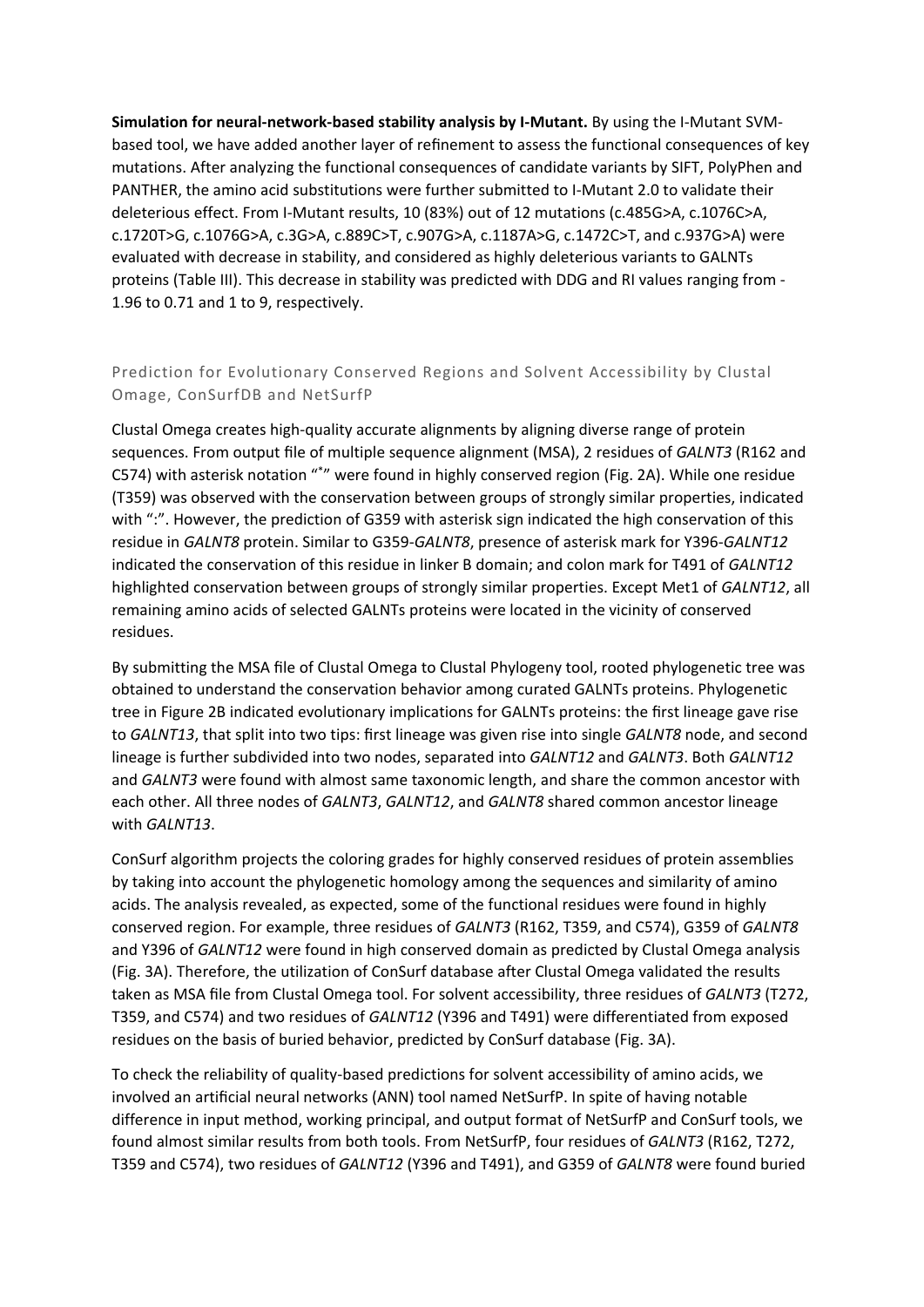with the RSA values ranging from 0.06 to 0.157 (Fig. 3B). From Consurf and NetsurfP results, all residues except R162‐ *GALNT3* and D313‐*GALNT13* were predicted with similar solvent accessibility behavior.

#### Impact of Mutations on Protein Structure Stability

Analysis of protein structure stability in terms of H‐bonding interactions and electrostatic clashes by Hope. First mutation (R162Q) in the linker region (between transmembrane and catalytic A/GT1 domain) of *GALNT3* is predicted with a hydrogen bond and salt bridge for Glutamic acid at 281 position. Another salt bridge formation is found with the Glutamic acid at position 315. For second mutation (T272K), the wild‐type residue is resided within stretch of amino acids annotated as catalytic subdomain A, in UniProt (Q14435). For this mutation, the mutant analogue is found bigger, positively charged, and less hydrophobic as compared to wild‐type residue. The mutant residue introduces charge in a buried residue which can lead to protein mis‐folding. Two H‐bonding interactions are kept by wild‐type residue, with Thr186 and Thr187 residues. In the 3rd mutation (T359K), the wild‐type residue is localized in the catalytic subdomain B/GalNAc‐T, annotated as Q14435 in UniProt. The wild‐type residue is observed with hydrogen bonds with Gly329 and Thr361 that could be disturbed as a result of this mutation. The 4th mutation (C574G) of *GALNT3* is annotated in Ricin B‐type lectin domain and can disturb the required rigidity of the native protein carried by glycine at this position. Moreover, the loss of the cysteine bond can also cause the destabilization of the native structure.

The G359D variant of *GALNT8* is situated within a stretch of vicinal amino acids, annotated as catalytic subdomain B. The mutant residue is bigger, buried, negatively charged, and less flexible as compared to wild type. The wild‐type residue forms hydrogen bonds with the Leu residues at 331 and 360 positions. Due to difference in size, flexibility, and charge density, this mutation can affect the catalytic tendency at this position.

The first mutation (M1I) of *GALNT12* is resided within the signal peptide, and is important because of being recognized by other proteins and often cleaved of to generate the mature protein. The replacement of M1 with new residue in the signal peptide can disturb the recognition behavior of the signal peptide. For the second clinically significant mutation (R297W) in *GALNT12*, the wild‐type residue is resided on the surface of linker region between catalytic A and B domains. Due to having the H-bonding interactions and salt bridge formation with Glutamic 294 and 435, the substitution of wild-type residue will disturb the ionic interaction made by the original residue. This variation is previously defined with disease severity in OMIM [MIM:608812] and ExPASy (VAR\_064357). The second variant (D303N) is interpreted with disease severity in ExPASy with VAR\_064358. This mutation is located in a region with known splice variants, described as: "In isoform 2" The residue is buried in the core of catalytic domain B, and charge of the buried wild‐type residue is lost by this mutation.

The third mutation (Tyr396Cys) of *GALNT12* matches a previously described entry: "Colorectal cancer type 1 (CRCS1) [MIM:608812]." This buried residue is found in the linker region between catalytic B and ricin B‐type lectin. The hydrophobicity of the wild‐type and mutant residue differs and will cause loss of hydrogen bonds and associated mis-folding in the linker region. In the fourth mutation, wild-type (Thr491) residue is annotated as "Ricin B-type lectin" in UniProt with Q8IXK2. The introduction of methionine as a mutant analogue can disturb the hydrogen bonding with the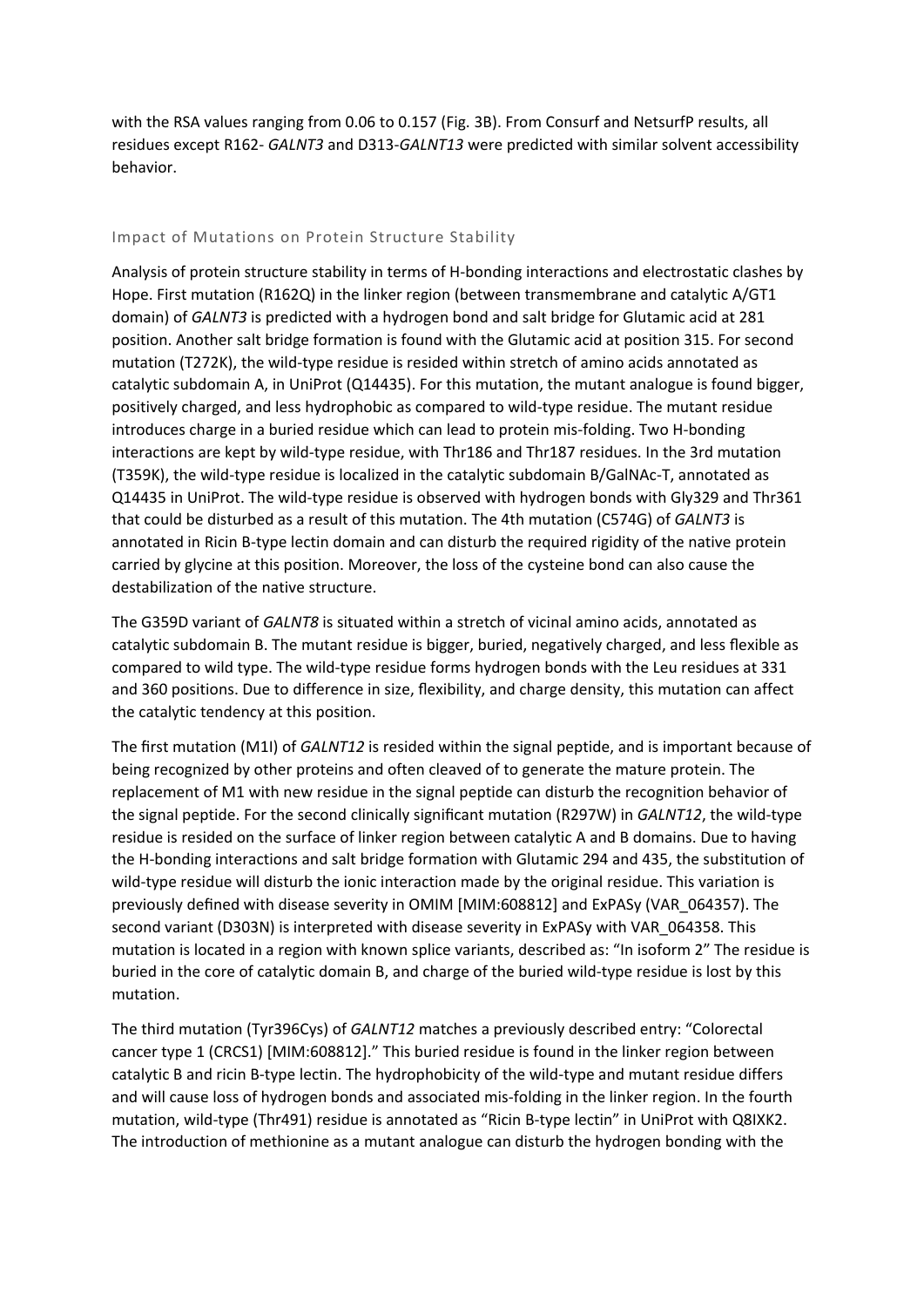Glutamic acid at 495 position. This mutation is also described previously with "Colorectal cancer type 1 (CRCS1) [MIM:608812]" in OMIM and ExPASy (VAR\_064363) databases.

In the first disease-reported mutation of *GALNT13*, the wild-type residue is observed with 2 Hbonding interactions with Lys363 and Arg190. The wild‐type residue also forms a salt bridge with Arginine at 190 and 367 positions. This amino acid substitution is occurring in the catalytic B domain of *GALNT13*, hence, the loss of charge and ionic interactions can abolish the catalytic tendency of protein. *GALNT13* second substitution (Arg476Glu) lies in the ricin B‐type lectin. The wild‐type residue forms a hydrogen bond with the Glutamic acid on position 474. The mutation introduces loss in charge between the wild‐type and mutant amino acid, which can disturb this domain and abolish its function.

#### Protein-Protein Interaction by String and Kegg Reaction Pathway

STRING database determines the protein–protein interaction network by retrieving the evidences from Genomic Context, High-throughput Experiments, Co-expression, and Previous literature Knowledge. According to STRING results, GALNT3, GALNT8, GALNT11, GALNT12, and GALNT13 proteins indicated the similar but strong interactions for B3GNT6, ST6GALNAC1, C1GALT1C1, C1GALT1, and GCNT1 (Fig. 4A). However, the difference was seen in case of interactions for MUC1, MUC2, MUC7, MUC5B, CHPF, B4GALNT1, MYL4, KLRC3, FGF7, FGF23, SDC3, NUP188, ROCK2, ABO, and MYL4 proteins. Except GALNT3 protein, all other GALNTs members showed the weak interaction with CHPF. GALNT3 was observed with weak interactions for FGF7, FGF23 and ABO. GALNT8 was specified with MYL4 and KLRC3. GALNT11 was observed with weak interactions for ROCK2, NUP188, ZNF804B, and CEP152. MUC1 and MUC5B revealed the weak interaction behavior with GALNT12. GALNT13 indicated the weak interactions with SDC3, SGCB and XIRP2 (Fig. 4A).

KEGG is a unique database source to simulate the functional networking of GALNTs enzymes in the form of molecular reaction and interaction networks, including metabolic pathways. Like STRING, KEGG showed the enzymatic pathway for curated GALNTs enzymes in mucin biosynthesis (KEGG ID: hsa00512) by involving the same set of enzymes like *B3GNT6*, *ST6GALNAC1*, *C1GALT1C1*, *C1GALT1*, and *GCNT1* (Fig. 4B).

#### Protein-Ligand Flexible Docking

In the light of STRING and KEGG results for protein–protein interactions, we switched our analysis to protein–ligand docking to further examine the particular transfer of GalNAc residue mediated by native and mutant structures of GALNTs. For that purpose we used different docking flavours like Patchdock, Firedock, and Autodock Vina to analyze the ligand–receptor interaction behavior for *GALNT3*, *GALNT12*, and *GALNT13* models.

After efficient rigid‐docking of *GALNT3*‐wt (wild type) with FGF23 (Fig. 5), FireDock was employed to select the top 10 models from the basket of 1,000 *GALNT3*–FGF23 complexes to further refine the rigid‐body docking candidates on the basis of scoring matrix. The highest scoring (stable) complex of *GALNT3*–FGF23 was selected to examine the possible surface fitting of GalNAc for FGF23 (Thr178). From our results, unbound surface fitting of GalNAc molecular was found within the pentad (five residues) cavity, comprising the Thr178‐FGF23, Arg175‐FGF23, His106‐FGF23, Asp344‐*GALNT3*, and Gln348‐*GALNT3*, for wild‐type *GALNT3* (Fig. 6). In mutant models, GalNAc residue was observed at different sites other than Thr178 of *FGF23*. In R162Q mutant model, the FGF23 binding pocket for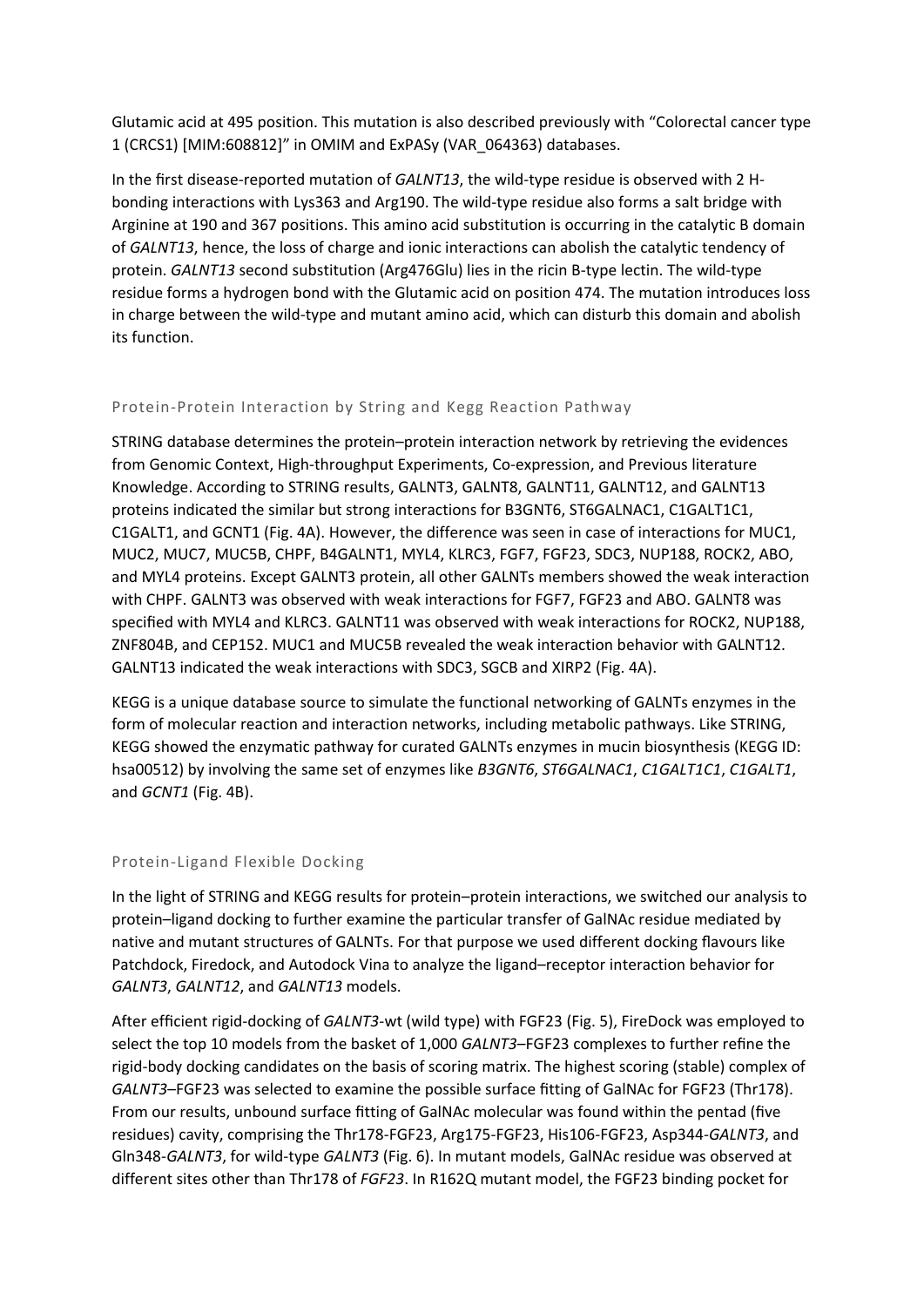GalNAc residue was comprised of tetrad cavity carrying Met89, Arg91, Ile173, and Pro174 of *FGF23*. For the second mutant model (T272K), GalNAc residue was found in contact with three residues (Met1, Arg91 and Tyr107 of *FGF23*) making a triad cavity for surface fitting. In the third mutation "T359K," binding cavity was formed by His106, Tyr107 and Arg176 to make surface fitting for GalNAc residue. For the last mutant model, four residues (His106, Tyr107, Arg176, and His177) were found in development of tetrad binding cavity for GalNAc fitting. In all mutant complexes, FGF23 showed different binding pattern for *GALNT3* protein (Fig. 5) and therefore affected the behavior of GalNAc ligand for its flexible fitting with FGF23.

After MM2 energy minimization of MUC7 (TTAAPPTPSATTPA) to minimum RMS Gradient of 0.100, *GALNT12*‐wt (wild type) protein was docked with the *MUC7*. The filtering of energetically most favourable conformation of *GALNT12*–MUC7 complex among the variety of conformations was performed on the basis of Patchdock and Firedock. The wild‐type model of *GALNT12* was found in contact with MUC7 tandem repeat domain through Arg373, Asn379, Tyr395, Asn399, Gln473, Ile517, His519, and Leu520 residues (Fig. 7), located in catalytic B, linker B, and ricin B-type lectin regions. For first mutant model, no significant change was observed for hand‐in‐glove GalNAc fitting to MUC7. In the second mutant model (R297W‐ *GALNT12*), the binding pockets for MUC7 was constituted with Arg295, Gln275, Ser271, Thr286, Arg497, Glu504, Glu520, Cys521, and Glu522 to make unbound surface fitting. Upon complexation of near-to-bound (unbound) conformation of GalNAc residue with *MUC7* in *GALNT12*–MUC7 complex, both Thr‐11th and Thr‐12th were seen in contact with GalNAc. Like *GALNT12*(wt)–MUC7 complex, *GALNT12*(D303N)–MUC7 intermediate showed the same behavior for GalNAc attachment, situated on Thr‐12th of MUC7. The remaining two mutant models—Y396C and T491M—indicated the aberrant fitting of GalNAc on MUC7 in relevant *GALNT12*–MUC7 complexes (Fig. 7).

For *GALNT13*‐wt, geometric fitting of MUC7 was observed within the main stretch of Leu24, Glu184, Leu193, Asn300, and Glu303, while the unbound geometric fitting of GalNAc residue was visualized at Thr‐12th of MUC7 (Fig. 8), as reported in the literature [Zhang et al., 2003]. The first mutant model D313N was seen interacting with MUC7 through GLys261, Arg265, Tyr267, Pro280, Pro419, Asp420, and Glu422. Due to change in binding sites between *MUC7* and *GALNT13*, GalNAc residue was docked in surface contact with Ala-10th of MUC7 instead of Thr-12th. In the second mutant model (R476Q), MUC7 was fitted in the cavity of eight residues—Val5, Val9, Lys8, Leu26, Glu184, Asn300, Glu303, and Asn319. Instead of surface fitting with MUC7, the unbound fitting of GalNAc residue was visualized in triad cavity carrying Asn216‐*GALNT13*, Asn319‐*GALNT13*, and Asn365‐ *GALNT13*.

## **DISCUSSION**

With the advent of high throughput technology such as whole exome and genome sequencing, the list of genetic variations is increasing day by day in an active manner. After delineating the disease linked missense variants through sequencing techniques, the next step is to figure out structural and functional consequences at protein level to further understand the biological mechanisms underlying the disease association that may help to discover vital drug elements through in silico approaches [Alanazi et al., 2011; Hussain et al., 2012].

In the present study, we initialized the computational screening for clinically reported missense variants by using sequence and structure based tools (SIFT, PolyPhen‐2, PANTHER‐cSNP, and I‐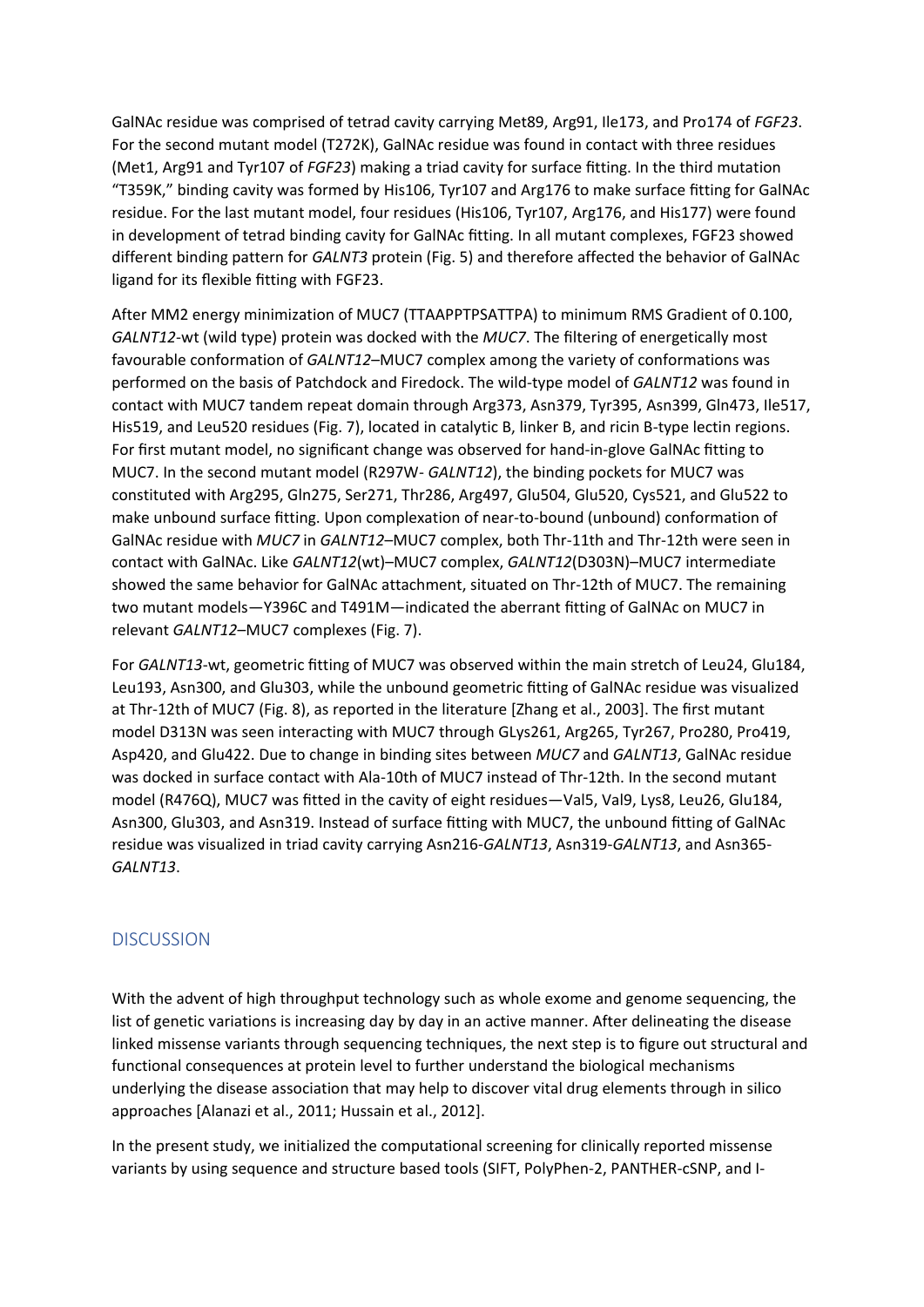Mutant). The second level screening is performed by using Clustal Omega, Consurf, NetsurfP tools to determine the conservation and solvent accessibility of selected SNPs. After second level screening, we prolonged our study for protein–protein and protein–ligand docking to decipher the structural consequences of mutations. For *GALNT3*, except T272K, all three missense variants are concordantly predicted deleterious by SIFT, PolyPhen‐2, PANTHER, I‐Mutant (Table I). Likewise, R162‐ *GALNT3*, T359‐*GALNT3*, and C574‐*GALNT3* residues are found in highly conserved domain by Clustal Omega and Consurf tools (Figs. 2 and 3). Although, T272K and T359K have been previously reported as compound mutation [Ichikawa et al., 2006], our concordance in silico predictions for these two mutations reveals the high deleterious effects of T359K in tumor calcinosis susceptibility (increased renal tubular phosphate reabsorption) as compared to its partner variant (T272K). High deleterious function (Table I), conservation behavior (Figs. 2 and 3) and loss of H‐bonding interactions by buried T359 residue anticipate the more contribution of T359K instead of T272K, screened as compound mutation in tumor calcinosis patient [Ichikawa et al., 2006]. Unlike first three nucleotide variants of *GALNT3*, C574G has been characterized in both tumor calcinosis and hyperostosis– hyperphosphatemia syndrome [Ichikawa et al., 2010] which may be due to the high damaging behavior by SIFT, PolyPhen‐2, PANTHER, and I‐Mutant, high evolutionary conservation by Clustal Omega and Consurf, structure destabilization (loss of cysteine rigidity) by Hope server, and presence of C574 residue in close proximity of *FGF23* in *GALNT3*–FGF23 complex—to affect *O*‐glycosylation mechanism of FGF23 at Thr178, by affecting the phosphate level circulation associated with both tumoral calcinosis and hyperphosphatemia syndrome [Topaz et al., 2004]. Finally, the localization of R162 in stem region, T272 in catalytic A domain, T359K in catalytic B domain, and C574G in lectin region, indicate the involvement of all regions of *GALNT3* protein in disease regulation (Table I and Fig. 2).

The G359D variant of *GALNT8* is simulated with high damaging (Table II) effect, and observed in catalytic B region with highly conserved behavior. So, G359D‐*GALNT8* is predicted to alter the considerable change in energy, electrostatic intra‐molecular interactions, and functional interaction behavior of *GALNT8* enzyme. Only R297W and Y396C of *GALNT12* are delineated as functionally deleterious variants by concordant results of SIFT, PolyPhen‐2, PANTHER, and I‐Mutant. The recognition of R297W in an African patient with three cancer phenotypes—proximal (cecum) colon cancer, invasive carcinoma right breast and intraductal carcinoma left breast —may indicate high level disease risks linked with this mutation [Guda et al., 2009]. From our results, increased damaging effects predicted by SIFT, PolyPhen, PANTHER, and I‐Mutant for R297W may support the underlying pathogenicity of this variant. Correspondingly, the distortion in H‐bonding interactions due to R297W at the border region of linker A and catalytic B domain, and improper transfer of GalNAc to protein targets (like MUC1 and MUC7) in mucin biosynthesis pathway (KEGG ID: hsa00512), is often reported in tumors of colon, breast, ovarian, lung and pancreatic origin [Gendler, 2001; Ju et al., 2011; Walsh et al., 2013], hence, support the disease severity associated with R297W in regulation of different cancer diseases including bilateral breast cancers and primary colorectal cancer [Guda et al., 2009]. Within experimental data [Guda et al., 2009], only 7% reduced enzymatic activity has been seen for R297W while 37% is observed for D303N of *GALNT12*. As both residues— R297 and D303—are found in linker A region (bordering the catalytic B regions), the enzymatic activity of *GALNT12* is highly associated with this domain. For D303N mutation reported in colorectal cancer and predicted as non-tolerant (NT) variant in one of the recent report [Clarke et al., 2012], our SIFT result is indicating the tolerant effect. According to our SIFT analysis (cross validated with Ensemble SIFT results), D303N carries tolerant effect on protein function instead of NT. However, except SIFT, all three tools (PolyPhen‐2, PANTHER, and I‐Mutant) corroborate the damaging or intolerant behavior of D303N. Similar to *GALNT3*, five variants of *GALNT12* are found in stem (M1I),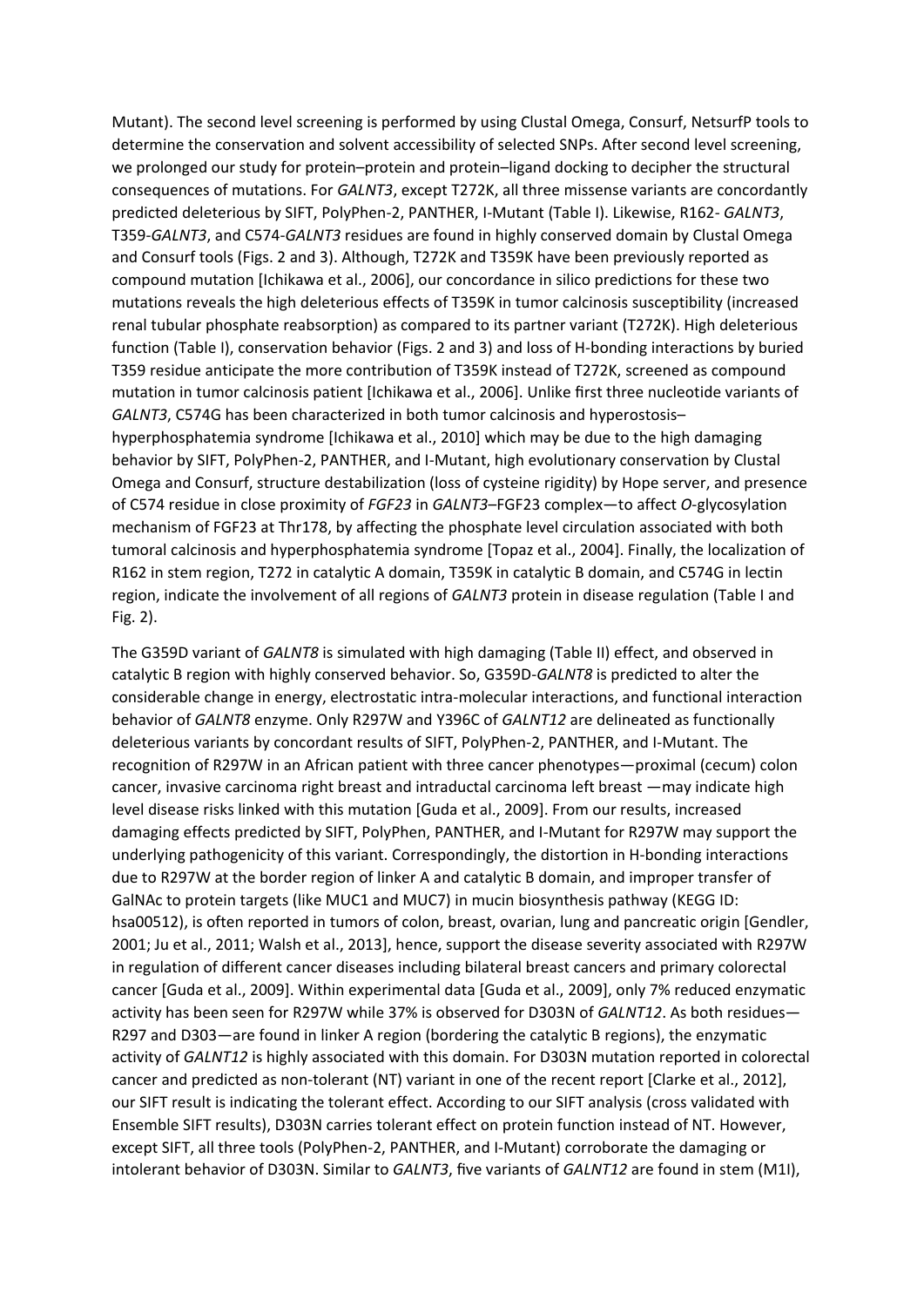linker A (R297W; D303N) and B (Y396C), and lectin (T491M) regions, therefore, specifying the involvement of these regions in enzymatic catalysis of protein targets (Fig. 4). For the pathogenic variants (D313N and R476Q) of *GALNT13*, SIFT, PolyPhen‐2, PANTHER, and docking tools are used to see the damaging effects of D313N and R476Q on GALNT13 protein function that may regulate the aberrant glycosylation of respective target proteins like MUC1, MUC2, MUC5B, and MUC7.

From overall functional analysis, both SIFT and PolyPhen predicted 10 (83%) variants to be highly deleterious. Although there is significant difference in SIFT and PolyPhen‐2 algorithms [de Alencar and Lopes, 2010], the concordance analysis of SIFT and PolyPhen results showed 10 (83%) variants (c.485G>A, c.815C>A, c.1076C>A, c.1720T>G, c.1076G>A, c.889C>T, c.1187A>G, c.1472C>T, c.937G>A, and c.1427G>A) with damaging effects on relevant proteins. Moreover, good coherence is found for predictions taken from PANTHER and PolyPhen‐2, simulated 11 (92%) nsSNPs (except c.3G>A) to be deleterious. By comparing outputs from all four tools (SIFT, PolyPhen‐2, PANTHER‐ cSNP and I‐Mutant), nucleotide variations that encode R162Q, T359K, C574G, G359D, R297W, Y396C, T491M, and D313N variants are found highly damaging. The differences in prediction capabilities can be attributed to the fact that every method uses different set of sequences and alignments. In silico investigation tools that integrate both sequence and structure based approaches will of added advantage in providing a reliable prediction results with wider coverage of different aspects of nucleotide variation analysis. However, variability in prediction outputs of these algorithms reflects both advantages and disadvantages.

Second stage concordance analysis is performed by involving three different tools—Clustal Omega, Consurf and NetSurfP—to validate the quality of results predicted for evolutionary conservation and solvent accessibility parameters. According to Clustal Omega and ConSurf findings, five residues (R162‐*GALNT3* T359‐*GALNT3*, C574‐*GALNT3*, G359‐*GALNT8*, and Y396‐*GALNT12*) are observed in highly conserved region and predicted to have potential impact on relevant GALNTs proteins. Except R162‐*GALNT3* and D313‐ *GALNT13*, all residues are simulated with the same solvent accessibility behavior (six buried and five exposed residues) in Consurf and NetSurfP results. In rooted phylogenetic tree, *GALNT13* is inferred as most common ancestor for all decedents (*GALNT3*, *GALNT8*, and *GALNT12*. Different branch lengths for taxonomic units of phylogenetic tree may be interpreted as time estimates for evolutionary conservation of relevant GALNTs.

From structural analysis based on Project Hope results, R162 residue is annotated with hydrogen bonding and salt bridge for Glu281 and Glu315. Whereas T272 residue is observed with hydrogen bonding for Thr186 and Thr187, and T359 is predicted with 2 hydrogen bonding for Gly329 and Thr361. As a result of substitutions for T272K and T359K, mutant residue can distort the intra‐ molecular hydrogen bonding in the catalytic subdomain A and B. In case of last variant (C574G) of *GALNT3*, introduction of Gly and loss of Cys can induce destabilization for native structure by minimizing the rigidity. For G359‐*GALNT8*, 2 hydrogen bonds are observed for Leu331 and Leu360. Due to difference in flexibility, charge density and density, D359 (mutant) can influence the Hbonding and catalytic activity maintained by wild‐type residue (G359). Substitution for R297, Y396, and T491 residues in *GALNT12* protein are observed with alteration in H‐bonding interactions underlying the protein mis‐folding in linker and catalytic domains. In *GALNT13*, Lys363, and Arg190 are found in interaction with wild-type residue (D313) through H- bonding interactions.

From STRING protein-protein interaction analysis, GALNT3, GALNT8, GALNT11, GALNT12, and GALNT13 proteins are predicted with the strong identical interactions for protein targets like B3GNT6, ST6GALNAC1, C1GALT1C1, C1GALT1, and GCNT1 (Fig. 4A). However, the difference lies for interactions with MUC1, MUC2, MUC7, MUC5B, CHPF, B4GALNT1, MYL4, KLRC3, FGF7, FGF23, SDC3, NUP188, ROCK2, ABO, and MYL4 proteins. Except GALNT3, all other members of GALNTs proteins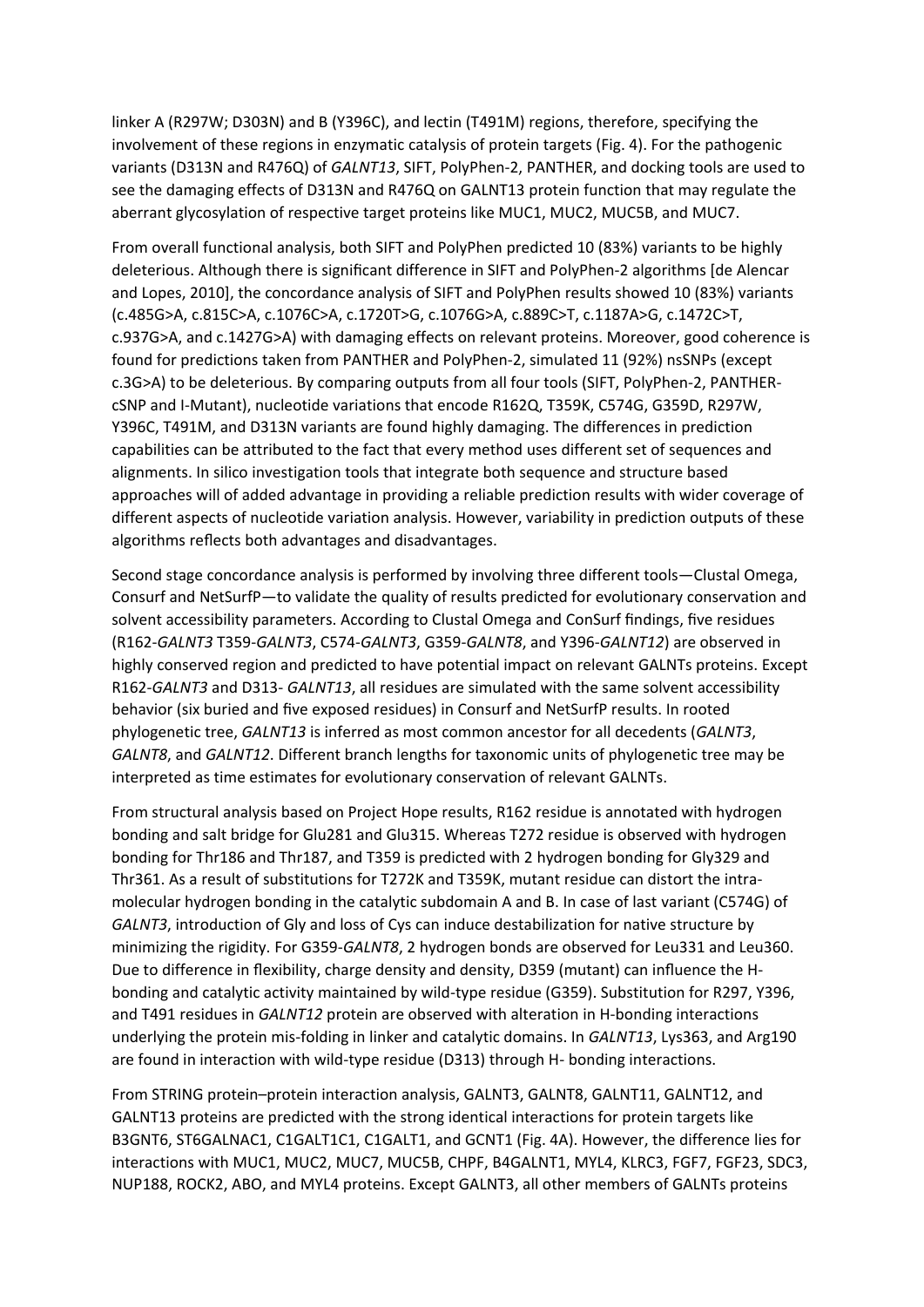are found with weak association with CHPF. GALNT3 is observed with weak contact lines for FGF7 and ABO proteins. GALNT8 is seen in weak interaction pattern for MYL4 and KLRC3. GALNT11 is observed with weak association links for ROCK2, NUP188, ZNF804B, and CEP152. MUC1 and MUC5B are annotated with weak interaction behavior for GALNT12. GALNT13 is indicated the weak interactions with SDC3, SGCB and XIRP2 proteins. The STRING interaction result is further validated by using KEGG pathways for GALNTs. From KEGG results, GALNTs and other enzymes including *B3GNT6*, *ST6GALNAC1*, *C1GALT1C1*, *C1GALT1*, and *GCNT1* are involved in mucin biosynthesis pathway (Fig. 4B). Intriguingly, same set of proteins (B3GNT6, ST6GALNAC1, C1GALT1C1, C1GALT1, and GCNT1) are predicted in strong interaction network for GALNT3, GALNT8, GALNT11, GALNT12, and GALNT13, by STRING database.

Basing on retrospective data about GalNAc detection with FGF23 (in *GALNT3*–FGF23 complex) and MUC7 (for *GALNT12* and *GALNT13*) substrates, we extended our study to see the flexible fitting of GalNAc residue. From experimental data [Kato et al., 2006], glycosylation site for FGF23 is Thr178, and our finding about hand- in-glove surface contact of GalNAc through flexible docking corroborate the specific involvement of pentad cavity formed by Thr178‐FGF23, Arg175‐FGF23, His106‐FGF23, Asp344‐*GALNT3*, and Gln348‐*GALNT3* residues. In case of mutant models, this cavity is varied between triad and tetrad binding pockets with the variations in underlying residues (Fig. 6).

In *GALNT12*–MUC7 docking, MUC7 is visualized in surface contact with Arg373, Asn379, Tyr395, Asn399, Gln473, Ile517, His519, and Leu520 residues, located in catalytic B, linker B, and ricin B‐type lectin regions of *GALNT12*. In literature [Zhang et al., 2003], the GalNAc is specifically transferred to Thr‐12th of MUC7 (TTAAPPTPSATTPA). In our results, *GALNT12* (wt)–MUC7 complex is shown the identical behavior for GalNAc residue but the surface cavity is equipped with the Thr11‐MUC7, Pro13‐MUC7, Ile517‐ *GALNT12*, and His519‐*GALNT12* (Fig. 7). In mutant models, the binding pattern of amino acids of *GALNT12* is changed to regulate the different fitting behavior of GalNAc residue on MUC7. For R297W, Y396C, and T491M containing mutant models, improper unbound conformation of GalNAc is observed with MUC7, while the D303N is visualized with almost same behavior as shown by wild‐ type *GALNT12*.

For *GALNT13*, MUC7 tandem repeat region (TTAAPPTPSATTPA) is observed as an acceptor peptide for GalNAc residue, and a striking difference in substrate specificity is seen for both wild‐type and mutant models (D313N and R476Q) of *GALNT13*, possessing MUC7 with different binding pockets (Fig. 8). In case of D313N, GalNAc residue is found in surface fitting with 10th Ala of tandem repeat region instead of 12th Thr. whereas, for R476Q, GalNAc residue is fitted within the tetrad (Asn263, Asn319, Asn365, and Tyr300) cavity of *GALNT13* instead of interacting the 12th Thr of MUC7 (Fig. 8).

# **CONCLUSION**

This study shows the aberrant effects of missense variants affecting the glycosyltransferase property of *GALNT3*, *GALNT8*, *GALNT12*, and *GALNT13* enzymes. The mutant GALNTs structures may regulate the improper or incomplete glycosylation of protein targets (Fig. 4) in different tissues, and may be the cause of variable manifestations including hyperphosphatemia, dental anomalies, calcification of bones and eyelids, and different cancer diseases. In our study, intriguing findings propose the main contribution of T359K variant in a compound mutation (T272K and T359K) characterized in tumoral calcinosis, and the role of C574G in regulation of both tumoral calcinosis and hyperostosis– hyperphosphatemia syndrome. Similar to the T359K and C574G of *GALNT3*, the prediction of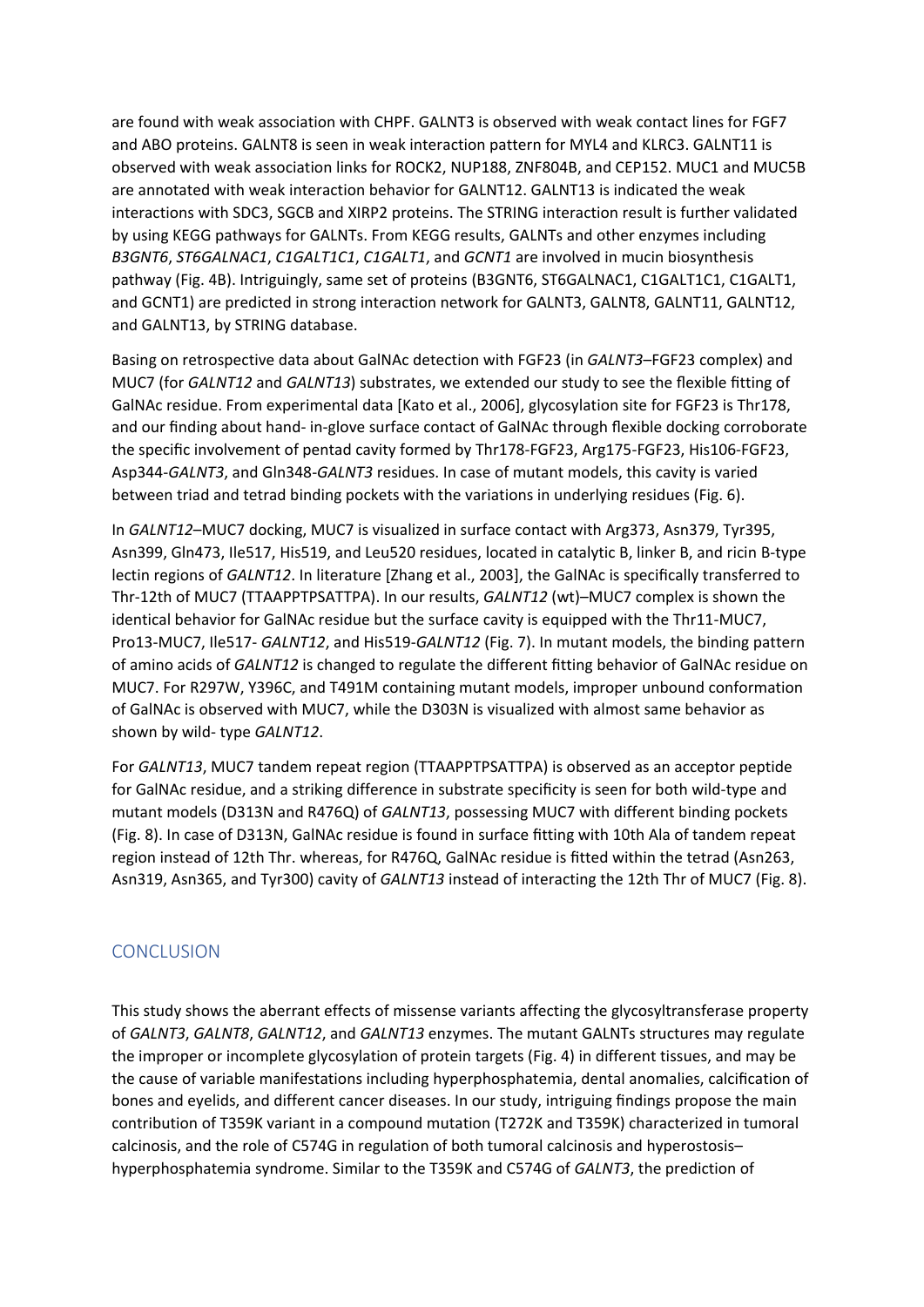R297W‐ *GALNT12* variant with highly pathogenic effects suggests the possible reduction in enzymatic activity of *GALNT12*, hence, the improper glycosylation of target proteins (including MUC1, MUC5B, and MUC7) may regulate the different cancer diseases including bilateral breast cancers as well as primary colon cancer. Additionally, pathogenic variants (D313N and R476Q) of *GALNT13* are predicted with high damaging effects that can modify expression and function of *GALNT13* enzyme to modulate the aberrant glycosylation of MUC1 and MUC7. Finally, annotation of binding cavities for GalNAc residue on *GALNT3*–FGF23 and *GALNT12*–MUC7 complexes as a result of unbound surface fitting may be helpful to further generate the stereochemical reaction chemistry associated with different diseases and disorders.

# **REFERENCES**

Adzhubei I, Jordan DM, Sunyaev SR. 2013. Predicting functional effect of human missense mutations using PolyPhen‐2. Curr Protoc Hum Genet Chapter 7: Unit7.20.

Alanazi M, Abduljaleel Z, Khan W, Warsy AS, Elrobh M, Khan Z, Al Amri A, Bazzi MD. 2011. In silico analysis of single nucleotide polymorphism (SNPs) in human beta‐globin gene. PLoS ONE 6:20.

Argueso P, Tisdale A, Mandel U, Letko E, Foster CS, Gipson IK. 2003. The cell‐layer‐ and cell‐type‐ specific distribution of GalNAc-transferases in the ocular surface epithelia is altered during keratinization. Invest Ophthalmol Vis Sci 44:86–92.

Ashkenazy H, Erez E, Martz E, Pupko T, Ben‐Tal N. 2010. ConSurf 2010: Calculating evolutionary conservation in sequence and structure of proteins and nucleic acids. Nucleic Acids Res 38:W529– W533.

Bava KA, Gromiha MM, Uedaira H, Kitajima K, Sarai A. 2004. ProTherm, version 4.0: Thermodynamic database for proteins and mutants. Nucleic Acids Res 32:D120–D121.

Chefetz I, Heller R, Galli‐Tsinopoulou A, Richard G, Wollnik B, Indelman M, Koerber F, Topaz O, Bergman R, Sprecher E, Schoenau E. 2005. A novel homozygous missense mutation in FGF23 causes Familial Tumoral Calcinosis associated with disseminated visceral calcification. Hum Genet 118:261– 266.

Clarke E, Green RC, Green JS, Mahoney K, Parfrey PS, Younghusband HB, Woods MO. 2012. Inherited deleterious variants in GALNT12 are associated with CRC susceptibility. Hum Mutat 33:1056–1058.

de Alencar SA, Lopes JC. 2010. A comprehensive in silico analysis of the functional and structural impact of SNPs in the IGF1R gene. J Biomed Biotechnol 2010:1–8.

Franceschini A, Szklarczyk D, Frankild S, Kuhn M, Simonovic M, Roth A, Lin J, Minguez P, Bork P, von Mering C, Jensen LJ. 2013. STRING v9.1: Protein–protein interaction networks, with increased coverage and integration. Nucleic Acids Res 41:D808–D815.

Fritz TA, Hurley JH, Trinh LB, Shiloach J, Tabak LA. 2004. The beginnings of mucin biosynthesis: The crystal structure of UDP‐GalNAc:polypeptide alpha‐*N*‐acetylgalactosaminyltransferase‐T1. Proc Natl Acad Sci USA 101:15307– 15312.

Gendler SJ. 2001. MUC1, the renaissance molecule. J Mammary Gland Biol Neoplasia 6:339–353.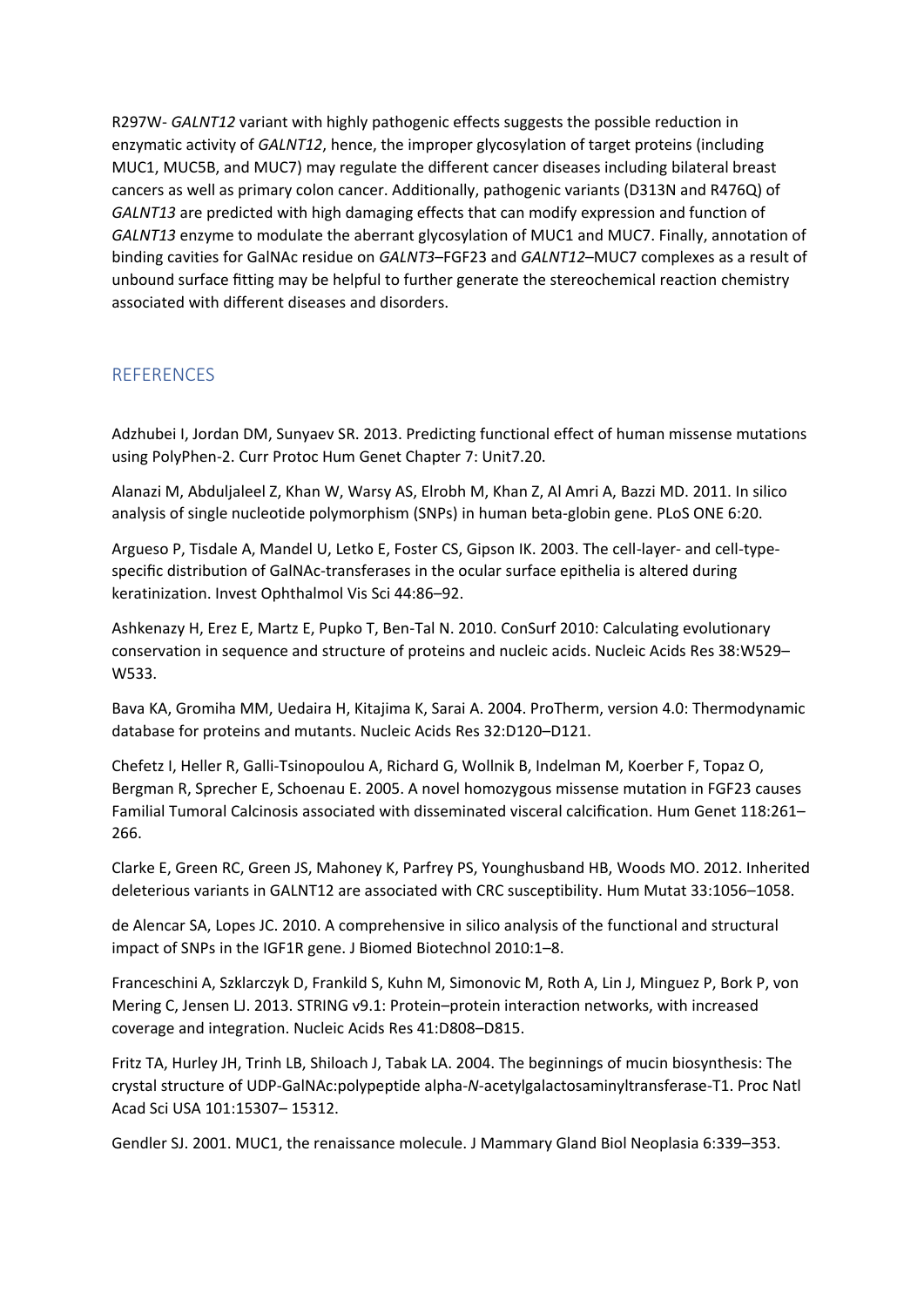Goujon M, McWilliam H, Li W, Valentin F, Squizzato S, Paern J, Lopez R. 2010. A new bioinformatics analysis tools framework at EMBL‐EBI. Nucleic Acids Res 38:W695–W699.

Guda K, Moinova H, He J, Jamison O, Ravi L, Natale L, Lutterbaugh J, Lawrence E, Lewis S, Willson JK, Lowe JB, Wiesner GL, Parmigiani G, Barnholtz‐Sloan J, Dawson DW, Velculescu VE, Kinzler KW, Papadopoulos N, Vogelstein B, Willis J, Gerken TA, Markowitz SD. 2009. Inactivating germ‐line and somatic mutations in polypeptide *N*‐acetylgalactosaminyl-transferase 12 in human colon cancers. Proc Natl Acad Sci USA 106:12921– 12925.

Guex N, Peitsch MC, Schwede T. 2009. Automated comparative protein structure modeling with SWISS‐MODEL and Swiss‐PdbViewer: A historical perspective. Electrophoresis 30:S162–S173.

Guo JM, Zhang Y, Cheng L, Iwasaki H, Wang H, Kubota T, Tachibana K, Narimatsu H. 2002. Molecular cloning and characterization of a novel member of the UDP‐GalNAc:polypeptide *N*‐ acetylgalactosaminyltransferase family, pp‐GalNAc‐T12. FEBS Lett 524:211–218.

Hagen FK, Hazes B, Raffo R, deSa D, Tabak LA. 1999. Structure–function analysis of the UDP‐*N*‐acetyl‐ d‐galactosamine:polypeptide *N*‐acetylgalacto-saminyltransferase. Essential residues lie in a predicted active site cleft resembling a lactose repressor fold. J Biol Chem 274:6797–6803.

Hussain MRM. 2012. The role of galactose in human health and disease. Cent Eur J Med 7:11.

Hussain MR, Shaik NA, Al‐Aama JY, Asfour HZ, Khan FS, Masoodi TA, Khan MA, Shaik NS. 2012. In silico analysis of single nucleotide polymorphisms (SNPs) in human BRAF gene. Gene 508:188–196.

Ichikawa S, Lyles KW, Econs MJ. 2005. A novel GALNT3 mutation in a pseudoautosomal dominant form of tumoral calcinosis: Evidence that the disorder is autosomal recessive. J Clin Endocrinol Metab 90:2420–2423.

Ichikawa S, Imel EA, Sorenson AH, Severe R, Knudson P, Harris GJ, Shaker JL, Econs MJ. 2006. Tumoral calcinosis presenting with eyelid calcifications due to novel missense mutations in the glycosyl transferase domain of the GALNT3 gene. J Clin Endocrinol Metab 91:4472–4475.

Ichikawa S, Baujat G, Seyahi A, Garoufali AG, Imel EA, Padgett LR, Austin AM, Sorenson AH, Pejin Z, Topouchian V, Quartier P, Cormier‐Daire V, Dechaux M, Malandrinou F, Singhellakis PN, Le Merrer M, Econs MJ. 2010. Clinical variability of familial tumoral calcinosis caused by novel GALNT3 mutations. Am J Med Genet A 152A:896–903.

Ju T, Otto VI, Cummings RD. 2011. The Tn antigen‐structural simplicity and biological complexity. Angew Chem Int Ed Engl 50:1770–1791.

Kanehisa M, Goto S, Hattori M, Aoki‐Kinoshita KF, Itoh M, Kawashima S, Katayama T, Araki M, Hirakawa M. 2006. From genomics to chemical genomics: New developments in KEGG. Nucleic Acids Res 34:D354–D357.

Kato K, Jeanneau C, Tarp MA, Benet‐Pages A, Lorenz‐Depiereux B, Bennett EP, Mandel U, Strom TM, Clausen H. 2006. Polypeptide GalNAc‐transferase T3 and familial tumoral calcinosis. Secretion of fibroblast growth factor 23 requires *O*‐glycosylation. J Biol Chem 281:18370–18377.

Mi H, Lazareva‐Ulitsky B, Loo R, Kejariwal A, Vandergriff J, Rabkin S, Guo N, Muruganujan A, Doremieux O, Campbell MJ, Kitano H, Thomas PD. 2005. The PANTHER database of protein families, subfamilies, functions and pathways. Nucleic Acids Res 33:D284–D288.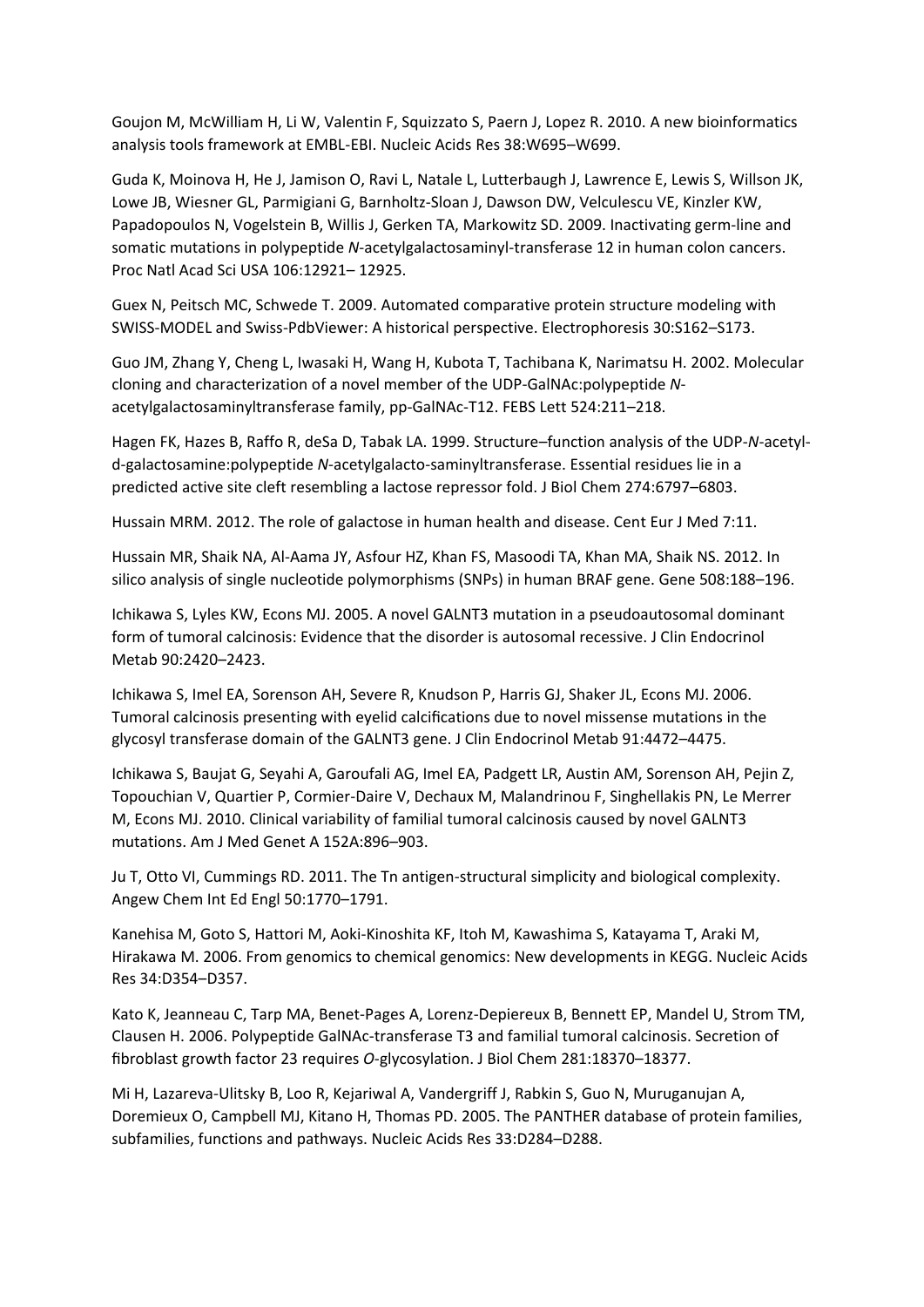Hussain MRM, Asfou H, Yasir M, Khan A, Mohamoud HSA, Al‐Aamaa JY. 2013. The microbial pathology of Neu5Ac and Gal epitopes. J Carbohydr Chem 32:15.

Nakano R, Maekawa T, Abe H, Hayashida Y, Ochi H, Tsunoda T, Kumada H, Kamatani N, Nakamura Y, Chayama K. 2013. Single‐nucleotide polymorphisms in GALNT8 are associated with the response to interferon therapy for chronic hepatitis C. J Gen Virol 94:81–89.

Ng PC, Henikoff S. 2003. SIFT: Predicting amino acid changes that affect protein function. Nucleic Acids Res 31:3812–3814.

Ng PC, Henikoff S. 2006. Predicting the effects of amino acid substitutions on protein function. Annu Rev Genomics Hum Genet 7:61–80.

Petersen B, Petersen TN, Andersen P, Nielsen M, Lundegaard C. 2009. A generic method for assignment of reliability scores applied to solvent accessibility predictions. BMC Struct Biol 9:51.

Pettersen EF, Goddard TD, Huang CC, Couch GS, Greenblatt DM, Meng EC, Ferrin TE. 2004. UCSF Chimera—A visualization system for exploratory research and analysis. J Comput Chem 25:1605– 1612.

Phelan CM, Tsai YY, Goode EL, Vierkant RA, Fridley BL, Beesley J, Chen XQ, Webb PM, Chanock S, Cramer DW, Moysich K, Edwards RP, Chang‐Claude J, Garcia‐Closas M, Yang H, Wang‐Gohrke S, Hein R, Green AC, Lissowska J, Carney ME, Lurie G, Wilkens LR, Ness RB, Pearce CL, Wu AH, Van Den Berg DJ, Stram DO, Terry KL, Whiteman DC, Whittemore AS, DiCioccio RA, McGuire V, Doherty JA, Rossing MA, Anton‐Culver H, Ziogas A, Hogdall C, Hogdall E, Kruger Kjaer S, Blaakaer J, Quaye L, Ramus SJ, Jacobs I, Song H, Pharoah PD, Iversen ES, Marks JR, Pike MC, Gayther SA, Cunningham JM, Goodman MT, Schildkraut JM, Chenevix‐Trench G, Berchuck A, Sellers TA. 2010. Polymorphism in the GALNT1 gene and epithelial ovarian cancer in non‐Hispanic white women: The Ovarian Cancer Association Consortium. Cancer Epidemiol Biomarkers Prev 19:600–604.

Potapenko IO, Haakensen VD, Luders T, Helland A, Bukholm I, Sorlie T, Kristensen VN, Lingjaerde OC, Borresen-Dale AL. 2010. Glycan gene expression signatures in normal and malignant breast tissue; possible role in diagnosis and progression. Mol Oncol 4:98–118.

Raman J, Guan Y, Perrine CL, Gerken TA, Tabak LA. 2012. UDP‐*N*‐acetyl‐ alpha‐d‐ galactosamine:polypeptide *N*‐acetylgalactosaminyltransferases: Completion of the family tree. Glycobiology 22:768–777.

Roy A, Kucukural A, Zhang Y. 2010. I‐TASSER: A unified platform for automated protein structure and function prediction. Nat Protoc 5:725–738.

Schneidman‐Duhovny D, Inbar Y, Nussinov R, Wolfson HJ. 2005. PatchDock and SymmDock: Servers for rigid and symmetric docking. Nucleic Acids Res 33:W363–W367.

Sievers F, Wilm A, Dineen D, Gibson TJ, Karplus K, Li W, Lopez R, McWilliam H, Remmert M, Soding J, Thompson JD, Higgins DG. 2011. Fast, scalable generation of high-quality protein multiple sequence alignments using Clustal Omega. Mol Syst Biol 7:539.

Tenno M, Saeki A, Kezdy FJ, Elhammer AP, Kurosaka A. 2002. The lectin domain of UDP‐ GalNAc:polypeptide *N*‐acetylgalactosaminyltransferase 1 is involved in *O*‐glycosylation of a polypeptide with multiple acceptor sites. J Biol Chem 277:47088–47096.